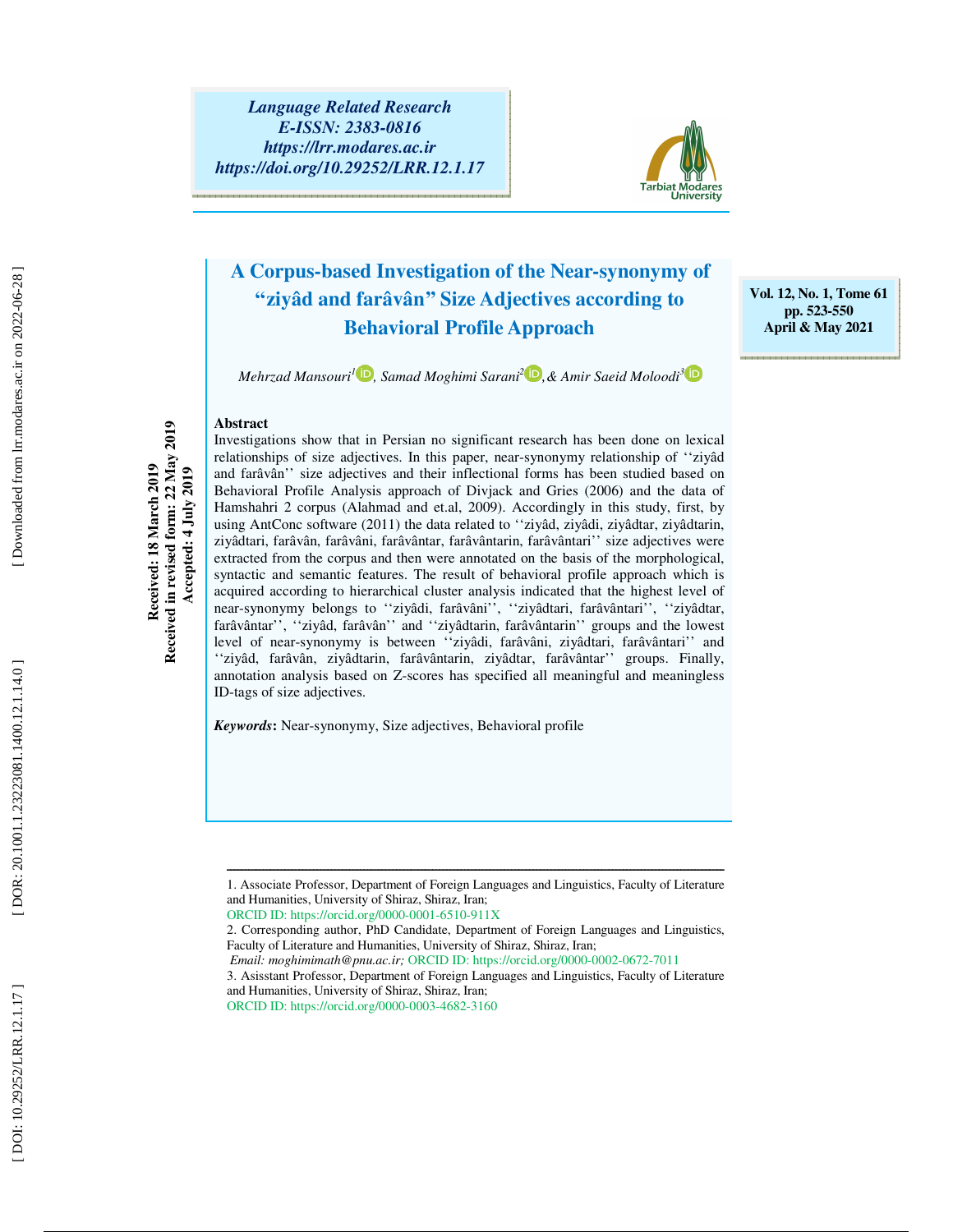### **1. Introduction**

Persian is one of many languages throughout the world which have a class of words whose grammar is clearly different from the others, and can be identified as adjectives. Adjectives, also, can perform some semantic tasks. For example, one major task of adjective is to show the property of things. For example, *Ali's house is big,* this sentence could referred to *Ali's house*, that it has a property of being big.

Although traditional grammarians stressed on the formal features, today, linguists typically classify adjectives according to semantic features. However, one lexical field that has received a lot of attention both in general and in corpus is adjective size, presumably because it includes two pairs of canonical antonyms and many studies have already focused on size adjectives. For example, Charles and Miller (1989) showed that *big* and *little*  as well as *large* and *small* tend to occur in one and the same sentence in the Brown corpus with a probability that is much larger than chance would predict and concluded (Gries and Otani, 2010). In Persian, however, no attention has been paid to the size adjectives. Therefore, this is a motivation for us, to investigate near-synonymy of *ziyâd* and *farâvân* size adjectives and their inflectional forms according to behavioral profile analysis approach.

The body of this paper, generally, structured as follow: In section 2, we examine briefly background study of adjectives, in particular, size adjectives, synonymy and the application of behavioral profile. In section 3, we investigate behavioral profile approach. Section 4 deals with methodology of research according to corpus-based data, process of annotation and random data selection by using Kerjcie & Morgan table (1970). In section 5, we analyze statistical information acquired from the process of annotation by using SPSS software. And finally in section 6, we present the results of data.

**524**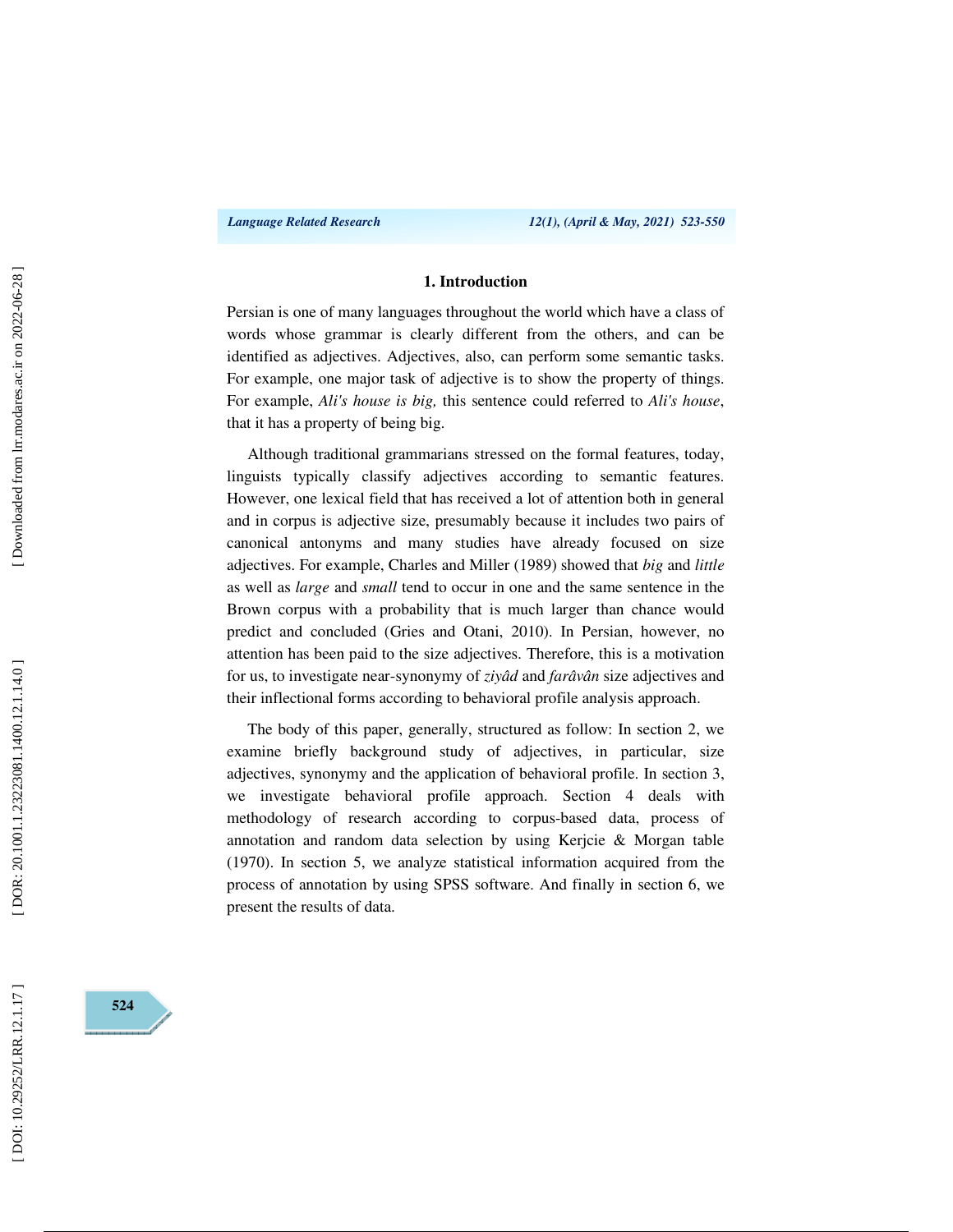### **2. Methodology**

Divjak and Gries (2006) identified the following four steps for the behavioral profile approach: 1. The retrieval of (a representative random sample of) all instances of the lemmas from a corpus. 2. Manual analysis and annotation of many properties of each match in the concordance of lemmas. 3. The conversion of data into a co-occurrence table. 4. The evaluation of the table by means of exploratory and other statistical techniques. In this study to do the above steps, we first used Antconc software to retrieve all matches of the lemmas *ziyâd* and *farâvân* plus their inflectional forms from 150 million-word corpus of Hamshahri 2 AleAhmad et al (2009). Then we annotated morphological, syntactic and semantic features to lexical forms in order to identify distributional features. And finally, we utilized SPSS software to evaluate the data and acquire Hierarchical agglomerative cluster charts.

#### **3. Discussion and Results**

No considerable study has been done on lexical relationships of size adjectives in Persian and only some grammarians and linguists such as Anvari and Givi (2008), Assi (2006) and etc simply have categorized size adjectives. Consequently, it is defficult to compare the achievements of this study with previous studies on near-synonymy.

In this article, generally, determining near-synonymy is performed according to the observation and analyzing similarities and differences of distributional behaviors of size adjectives and therefore is different from previous researches such as Abdolkarimi (2014, 2016) and etc. Our findings ,also, support Gries and Otani (2010) assumption on theoretical implication of behavioral profile analysis and most corpus-based works that believe formal differences reflect functional differences. For example, formal tag levels such as active, passive, plural, singular and etc have significant role in

**525**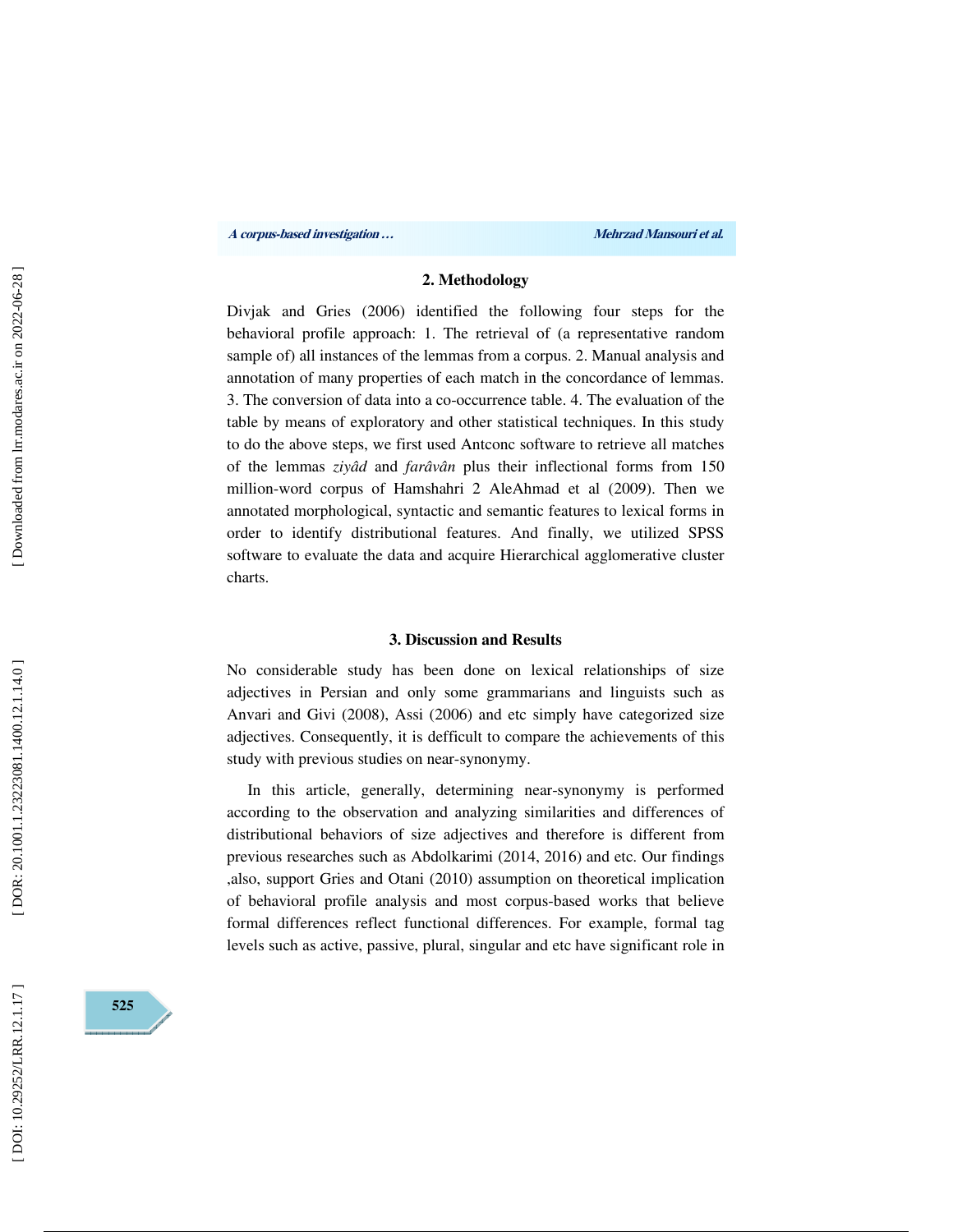near-synonymy of "ziyâd and farâvân'' inflectional forms. The findings of this study, moreover, clear that size adjectives (base form) or along with "tar" inflectional suffix are always dependent of a noun or a causative or predicative verb but size adjectives plus "tarin" superlative suffix can only be dependent of a noun not a verb, because no occurrence is observed for "tarin" as dependent of verbs.

### **4. Conclusion**

In this study, we explored the semantic field of *size* by analyzing the distributional behavior of lexical forms "ziyâd, ziyâdi, ziyâdtar, ziyâdtarin, ziyâdtari, farâvân, farâvâni, farâvântar, farâvântarin, farâvântari" according to behavioral profile analysis and also three variable with 61 ID tags level were annotated to find near-synonymy relationship between size adjectives inflectional forms. The analysis of hierarchical agglomerative cluster charts all ID tags signified that mentioned lexical forms in terms of tag level made sub-groups which have near-synonymy between their own members subgroup. These sub-groups include "ziyâdi, farâvâni", "ziyâdtari, farâvântari", "ziyâdtar, farâvântar", "ziyâdi, farâvân", "ziyâdtarin, farâvântarin", "ziyâdi, farâvâni, ziyâdtari, farâvântari", "ziyâd, farâvân, ziyâdtarin, farâvântarin" and "ziyâdtar, farâvântar, ziyâd, farâvân, ziyâdtarin, farâvântarin".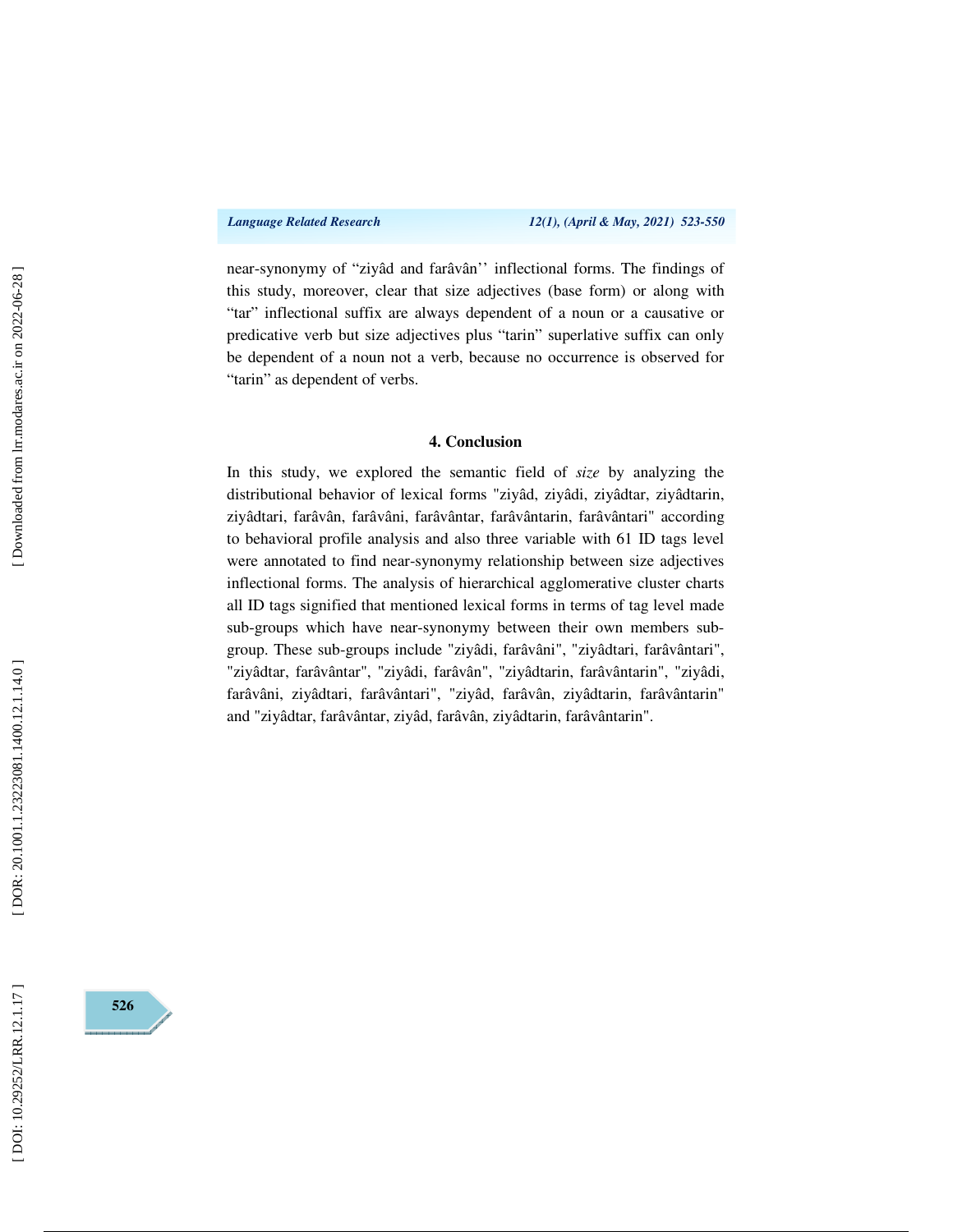

د،12 ش 1 (پياپي 61) فروردين و ارديبهشت ،1400 صص523 - 550 مقاله پژوهشي

بررسي پيكرهبنياد هممعنايي تقريبي صفتهاي اندازهٔ «زياد و فراوان» و صورتهاي تصريفي آنها براساس رويكرد نماي رفتاري

مهرزاد منصوری ٰ، صمد مقیمی سارانی ٌّ، امیرسعید مولودی ؑ

. دانشيار گروه زبانهاي خارجي و زبانشناسي دانشگاه شيراز، شيراز، ايران. 1 . دانشجوي دكتري زبانشناسي دانشگاه شيراز، شيراز، ايران. 2 ۳. استادیار گروه زبان $\mathbf{a}$ ای خارجی و زبانشناسی دانشگاه شیراز، شیراز، ایران.

دريافت: 27/ 12/ 97 پذيرش: 13/ 04/ 98

### چكيده

بررسيها نشان ميدهد كه در زبان فارسي پژوهش مهمي درخصوص روابط واژگاني صفتهاي اندازه انجام نشده است. از همين رو، در اين پژوهش رابطهٔ هممعنايي تقريبي صفتهاي اندازهٔ «زياد و ا فراوان» و صورتهاي تصريفي آنها بر اساس رويكرد تحليل نماي رفتاري ديوياك و گرايس (2006) و دادههاي پيكرهٔ همشهري ۲ آل|حمد و همكاران (2009) مورد بررسي قرار گرفته است. در همين راستا، در ابتدا با استفاده از نرمافزار اَنتكانک (2011) دادههاي مرتبط با صفتهاي اندازهٔ «زياد، زيادي، زيادتر، زيادترين، زيادتري، فراوان، فراواني، فراوانتر، فراوانترين، فراوانتري» از پيكره استخراج شدند. سپس، براساس ويژگيهاي ساختواژي، نحوي و معنايي برچسبدهي شدند. نتايج رويكرد نماي رفتاري كه براساس تحليل خوشهاي سلسلهمراتبي بهدست آمده است نشان ميدهد كه بالاترين سطح هممعنايي تقريبي متعلق به گروههاي «زيادي، فراواني»، «زيادتري، فراوانتري»، «زيادتر، فراوانتر»، «زياد، فراوان» و «زيادترين، فراوانترين» است و پايينترين سطح هممعنايي تقريبي بين اعضا با پايهٔ غيرهمسان گروههاي «زيادي، فراواني، زيادتري، فراوانتري» و «زياد، فراوان، زيادترين، فراوانترين، زيادتر، فراوانتر» است. درنهايت، تحليل برچسبدهي بر پايهٔ نمرات Z، تمام برچسبهاي معنادار و غيرمعنادار صفتهاي اندازه را مشخص ساخت.

ــــــــــــــــــــــــــــــــــــــــــــــــــــــــــــــــــــــــــــــــــــــــــــــــــــــــــــــــــــــــــــــــــــــــــ

**واژههای کلیدی**: هممعنایی تقریبی، صفتهای اندازه، نمای رفتاری.

E-mail: moghimimath@pnu.ac.ir :مقاله مسئول نويسندة\*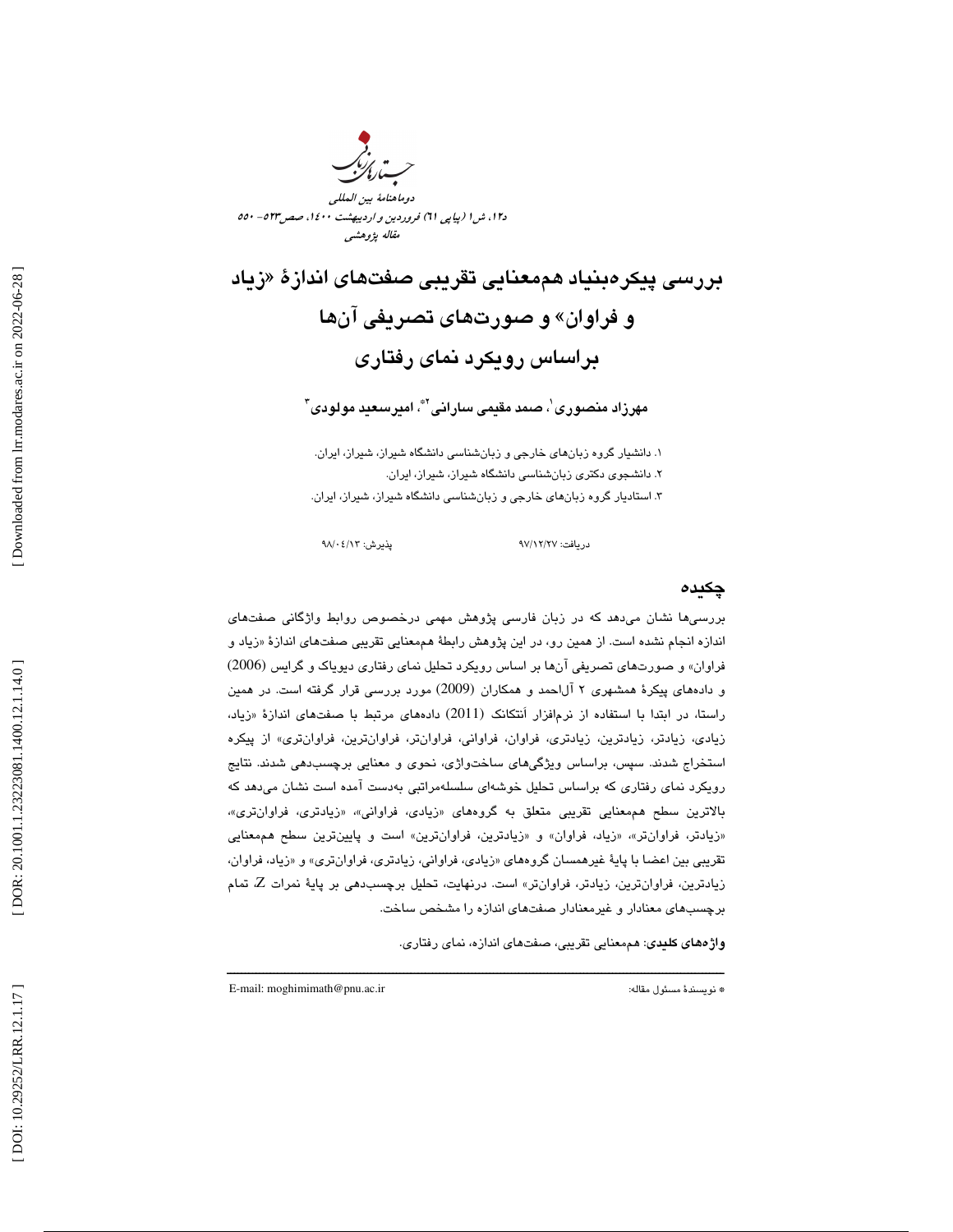### . 1 مقدمه

بر مبناي پژوهشهايي كه در زبان فارسي انجام شده، صفت بهعنوان يكي از اجزاي اصلي كلام درنظر گرفته شده است. برخي از پژوهشگران زبان فارسي صفت را به اقسام بياني، اشاره، پرسشي، شمارشي و غيره تقسيمبندي كردهاند. با اين حال، امروزه زبانشناسان مقولة صفت را براساس ويژگيهاي معنايي، نحوي، نقشي، كاربردشناسي و يا تركيبي از معيارهاي معنايي، نحوي و ساختواژي دستهبندي ميكنند. در همين راستا، يك زمينة واژگاني كه چه به صورت اصلي و يا فرعي در دستهبنديهاي مرتبط با صفت لحاظ شده مبحث مربوط به صفتهای اندازه` است. به طور کلی، این دسته شامل واژگانی مانند بزرگ، وسيع، پهناور، كوچك، خرد، كم، فراوان، زياد و غيره ميشود. براي نمونه در جملهٔ «اهو فراوانترین حیوان این منطقه از کشور است»، لفظ واژگانی «فراوان» یک صفت اندازه است.

روابط واژگاني صفتهاي اندازه ازجمله موضوعاتي است كه در ساليان اخير مورد توجه معناشناسان پيكرهاي بوده است. آنها ضمن استفاده از رويكردهاي پيكرهبنياد مانند تحليل نماي رفتاری<sup>٬</sup> اعتقاد دارند كه این مدلها بهخوبی از عهدهٔ تبین روابط معنایی مانند هممعنایی تقریبی برميآيند، زيرا اين رويكردها تحليلگر را وادار خواهد كرد كه همة نمونههاي بهدستآمده از پيكره را با پارامترهاي يكسان كدگذاري كند تا از صحت اطلاعات واردشده به تحليل اطمينان حاصل كند و هيچ مسئلة مبهمي را در پشت چارچوب تحليل قرار ندهد. همچنين، اين پژوهشگران ضمن انتقاد از رويكردهاي پيكرهبنياد قبلي بر اين باورند كه با استفاده از رويكردي مانند تحليل نماي رفتاري ميتوان كارايي رويكردهاي قبلي را از نظر دامنة عناصر مورد بررسي، دادهها و روش و پيشينة نظري پژوهش بهبود بخشيد. علاوه بر اين، آنها بيان ميكنند كه به لحاظ عناصر مورد بررسي، مطالعات گذشته فقط صورتهاي اصلي كلمات را مورد بررسي قرار داده و به صورتهاي تصريفي كلمات توجهي نشان ندادهاند و مبناي قضاوت آنها در مورد كلمات هممعنا فقط براساس تحليلهاي شمي بوده است، نه ويژگيهاي توزيعي اين كلمات مانند ساختواژي، نحوي، معنايي و غيره كه در بافتهاي زباني مشاهده ميشود.

در همين راستا، تا آنجايي كه نگارندگان بررسي كردهاند در پژوهشهاي مرتبط با هم- معنايي در زبان فارسي فقط صورت اصلي كلمات مورد بررسي قرار گرفته و از مدلهاي پيكرهبنياد استفاده نشده است. بر همين اساس، اين پژوهش در نظر دارد كه با استفاده از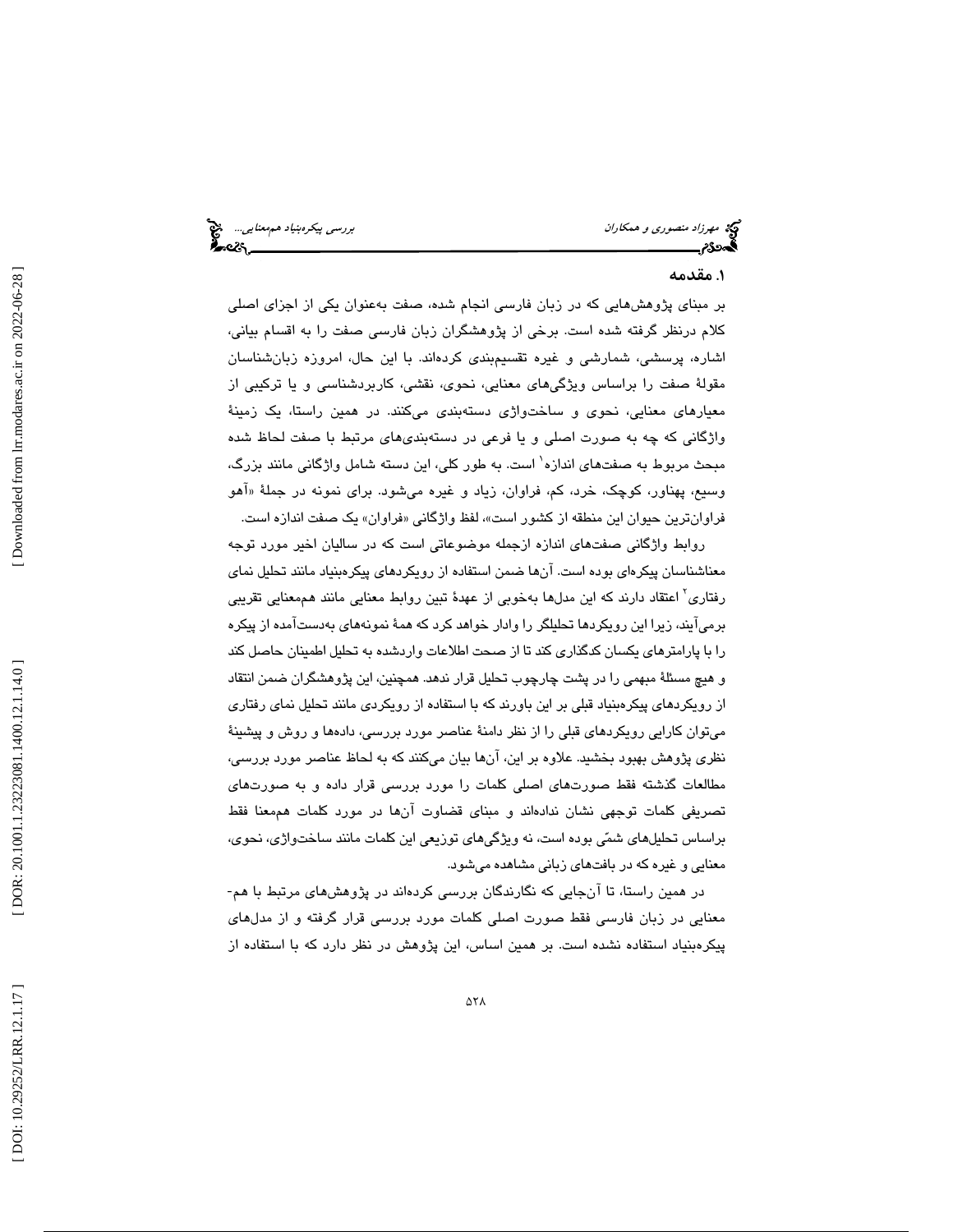رویکرد تحلیل نمای رفتاری دیویاک و گرایس<sup>۳</sup> (2006)و دادههای پیکرهٔ همشهری ۲ آلاحمد و همکاران (2009) رابطهٔ هممعنایی تقریبی<sup>؛</sup> صفتهای اندازهٔ «زیاد و فراوان» و صورتهای تصريفي آنها را مورد بررسي قرار دهد تا توجيه دقيقتري براي هممعنايي تقريبي صفتهاي اندازة فوق بهدست آورد و ميزان هممعنايي تقريبي بين آنها را مشخص كند.

### . پيشينة تحقيق 2

همانطور كه در مقدمه اشاره شد دستورنويسان زبان فارسي مانند (انوري و گيوي، 1385) صفت را يكي از اجزاي اصلي كلام ميدانند كه معمولاً براي توصيف اسامي مورد استفاده قرار ميگيرد و حالت، مقدار، شماره و يا يكي از چگونگيهاي اسم را توصيف ميكند. با اين حال، در زبان فارسي با وجود تنوع گستردة مطالعات در حوزة صفت مانند (عبدالكريمي، 1393 و 1394)، پژوهش قابلتوجهي درخصوص صفتهاي اندازه انجام نشده است و فقط برخي از پژوهشگران مانند عاصي و همكاران (1385) صفتهاي اندازه را بهواسطة ويژگيهاي معناييشان در طبقة مشخصي قرار دادهاند. اين در حالي است كه در زبان انگليسي مقولة صفتهاي اندازه مورد توجه پژوهشگران فراوانی مانند دیز˚ (1964)، چارلز و میلر<sup>٬</sup> (1989)، جاستسون و کاتز<sup>٬</sup> (1991)، لی (١٩٩٤) بايبر` و همكاران (1998)، ديكسون`` (2004)، جونز`` و همكاران (2007)، گرايس و (2010) و غيره بوده است. براي نمونه، ديز (1964) با استفاده از يك مدل تداعي واژه <sup>12</sup> اُتاني نشان داد كه صفتهاي اندازهٔ «big, large» و «little, small» به لحاظ معنايي بسيار به يكديگر شبيه هستند. علاوه بر اين، وي جفتواژههايي مانند «big, little» و «large, small» را بهترين و طبيعيترين مثال براي نشاندادن رابطة واژگاني تضاد معرفي كرده است. بايبر و همكاران (1998) بیان داشتند که در مقایسه با «big, great» صفت اندازهٔ «large» با فراوانی ٤٠٨ وقوع در هر يك ميليون كلمه بسامد بيشتري در زبان انگليسي دارد و براي هر دو جنس مؤنث و مذكر براي ارجاع به واژگاني مورد استفاده قرار ميگيرد كه به اندازة فيزيكي اشاره دارند. گرايس و أتانی (2010) بیان کردند که براساس دادههای پیکرهبنیاد، صفت اندازهٔ «tiny» نسبت به «smallest» و «less» نسبت به «tiniest» بالاترين سطح هممعنايي تقريبي را دارند و همچنين صفتهاي اندازهٔ «big, little » و «large, small» بالاترين سطح تضاد را نسبت به جفت خود نشان ميدهند. در همين زمينه، بررسيها در زبان فارسي نشان داده است كه از رويكرد نماي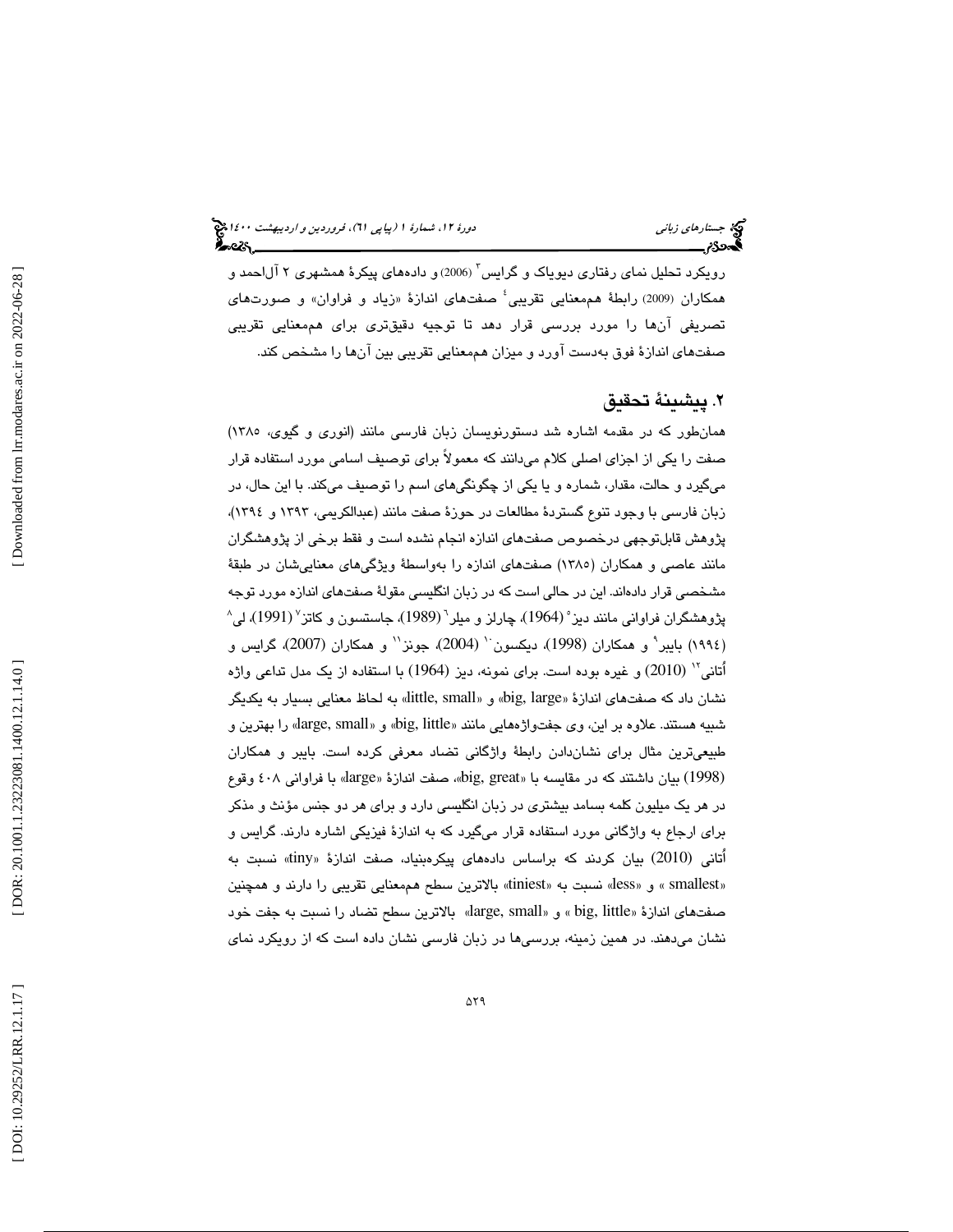رفتاری فقط در دو اثر گلشایی (2016) برای بررسی چندمعنایی فعل سبک «خوردن» و کاویانی (١٣٩٦) برای بررسی چندمعنایی پیشوندهای نفی «بی۔ ضد۔ غیر۔ و نا» استفاده شده است. در طرف مقابل، در ساير زبانها رويكرد نماي رفتاري مورد توجه محققاني همچون ديوياك و 13 گرايس (2006) ، گرايس و ديوياك (2009)، گرايس (2010)، گرايس و اُتاني (2010) ، موزر 14 (2014) ، كوزنتسوا (2015) و غيره بوده است. براي نمونه، گرايس و ديوياك (2009) ضمن تبيين چارچوب نظري رويكرد نماي رفتاري و ارائة مثالهايي از مطالعات صورتگرفته با اين رويكرد بيان داشتند كه معناشناسان شناختي برخورد يكسان و عادلانهاي با انواع روابط واژگاني نداشتهاند و همواره به چندمعنايي توجه بيشتري نشان دادهاند، اما در رويكرد نماي رفتاري سعي شده است به روابط واژگاني نگاه عادلانهتري شود. موزر (2014) با استفاده از رويكرد نماي رفتاري بيان كرده است كه صفتهاي اندازهٔ «big, large» به لحاظ ويژگيهاي نحوي، هممعنايي تقريبي بيشتري نسبت به ويژگيهاي معنايي از خود نشان ميدهند.

### . چارچوب نظري تحقيق 3

چارچوب نظري اين تحقيق بر مبناي رويكرد تحليل نماي رفتاري است. در اين رويكرد دو مفهوم اساسي به نام برچسبهاي شناسايي<sup>10</sup> و نماي رفتاري وجود دارد. برچسبهاي شناسايي بەوسىلۀ اَتكينز<sup>٦</sup>' (1987) و نماي رفتارى بەوسىلۀ ھنكس<sup>7</sup>' (1996) معرفى شد. با وجود اين، هيچ يك از آنها تحليل جامعي از اهميت برچسبهاي شناسايي و نماي رفتاري ارائه نكردند، تا اينكه ديوياك و گرايس (2006) در رويكرد تحليل نماي رفتاري از دو مفهوم فوق براي شكلدهي ساختار مدل خود استفاده كردند. اين رويكرد براي بررسي روابط واژگاني در چارچوب معناشناسي شناختي طراحي شده است. به عقيدة ديوياك و گرايس (2006) رويكرد تحليل نماي رفتاري از چهار مرحلة زير تشكيل ميشود:

در مرحلهٔ اول، صورتهای مختلف تصریفی سرواژهها`` از یک پیکرهٔ زبانی بازیابی ميشوند. اين دادهها در قالب جمله و يا پارهگفتار هستند. مرحلة دوم، شامل برچسبدهي 19 به دادهها و تحليل آنها ميشود. در اين شيوه به تمامي صورتهاي مختلف تصريفي سرواژهها با توجه به مقولة دستوري آنها، انواع برچسبهاي نحوي، معنايي، ساختواژي و غيره اختصاص مييابد. البته هيچ محدوديتي در انتخاب برچسبها وجود ندارد و پژوهشگر ميتواند متناسب با متغير مورد تحقيق برچسبهاي مورد نظر خود را انتخاب كند. در مرحلة سوم، از اطلاعات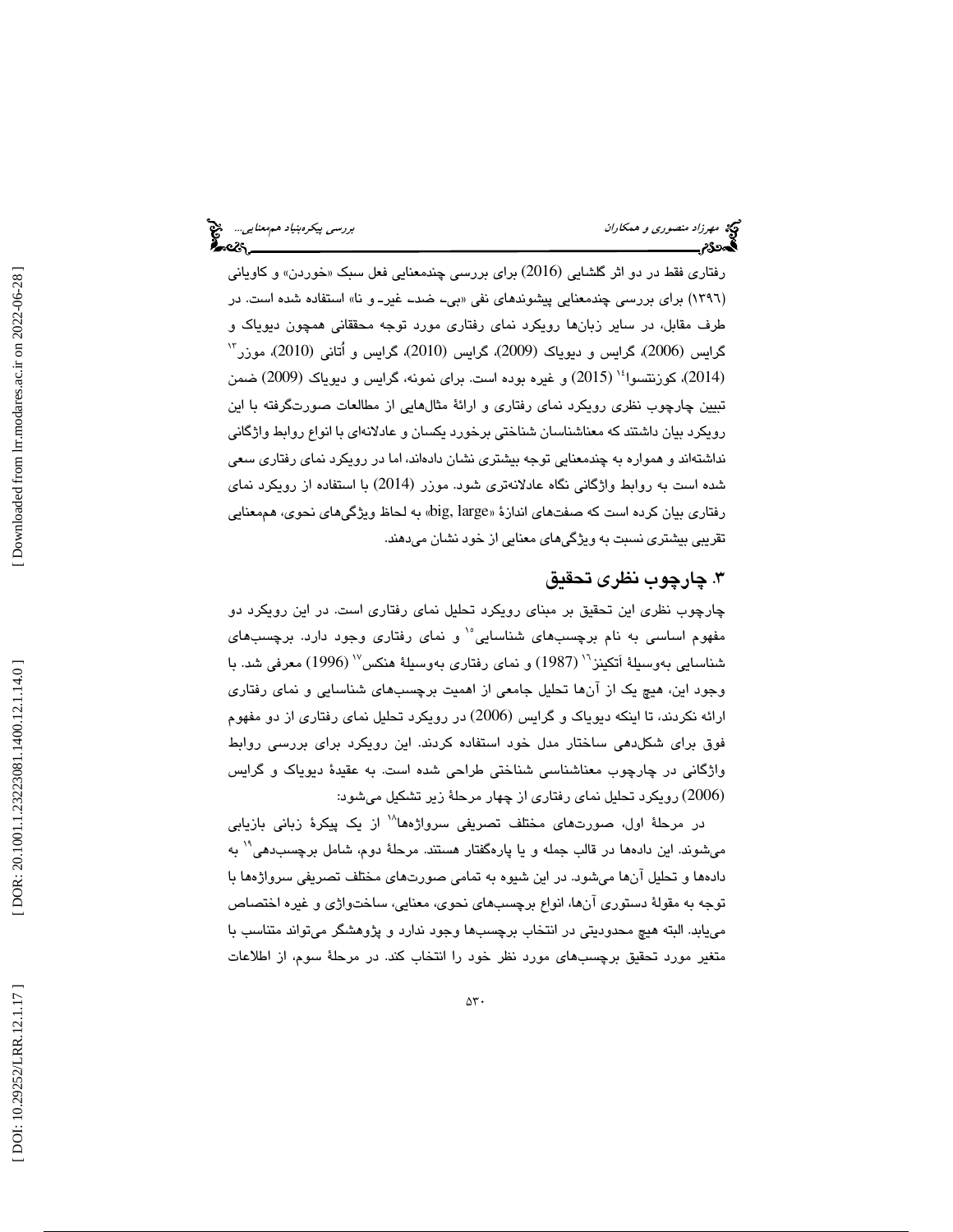### جستار*هاي زباني هي المرديبهشت 14*00 المرديبي في المرديب المرديبي المرديبهشت 1400 هجرا بعد المرديب المرديب

جدولهای هموقوعی <sup>۲۰</sup> برای تحلیل کمّی دادهها استفاده میشود. مرحلهٔ سوم شامل دو زیرمرحله ) در ابتدا، اطلاعات موجود در جدولهاي هموقوعي بهصورت بسامد مطلق آورده شود. است: 1 ) سپس، بسامد مطلق به بسامد نسبي تغيير پيدا ميكند. در مرحلة چهارم، اطلاعات بسامدي 2  $Z$  جدول $\mathfrak{sl}_2$ هموقوعی با استفاده از تحلیل خوشهای سلسلهمراتبی تجمعی $^\vee$  و آزمون آماری مورد بررسي قرار ميگيرد. اين دو راهكار آماري كمك ميكند تا ميزان (عدم) شباهت برچسبها و متغيرهاي پژوهش مشخص شود (2009 ,Divjak & Gries (.

### . 1ـ3 برچسبهاي شناسايي

در مرحلة دوم رويكرد نماي رفتاري از برچسبهاي شناسايي استفاده ميشود. در اين بخش ابعاد نظري اين برچسبها مورد بررسي قرار ميگيرد. بيشتر برچسبهاي مورد استفاده در اين مقاله براساس گرايس (2010) ، گرايس اُتاني (2010) و موزر (2014) انتخاب شدهاند.

### 1ـ1ـ3 . برچسبهاي ساختواژي

مبنای انتخاب برچسبهای ساختواژی این پژوهش بر پایهٔ رفتار موصوف و فعل جملهای<br>بوده که صورتهای واژگانی در آن حضور داشتهاند. در جدول ۱، تعداد ۹ برچسب ساخت-واژي براي اين پژوهش تعيين شده است كه درمجموع داراي 29 سطح برچسب هستند.

| سطوح برچسب                                 | برچسب                 | نوع برچسب |
|--------------------------------------------|-----------------------|-----------|
| حال، آینده، گذشته                          | زمان                  |           |
| معلوم، مجهول                               | جهت                   |           |
| مفرد، جمع                                  | شمار                  | ساختواژی  |
| اول شخص، دوم شخص، سوم شخص                  | شخص                   |           |
| مشدد، وافر، ملايم                          | درجة صفت              |           |
| اسم، صفت، فعل، بن مضارع، بن ماضى، قيد      | درونداد               |           |
| اسم مرکب، صفت مرکب، اسم مصدر               | ىر و نداد             |           |
| تر تفضیلی، ترین عالی، واژهبست ربطی، ی نکره | نوع نشانة تصريفي      |           |
| ساده، اشتقاقی، مرکب                        | نوع كلمه به لحاظ ساخت |           |

جدول 1: برچسبهاي ساختواژي **Table 1**: Morphological ID-tags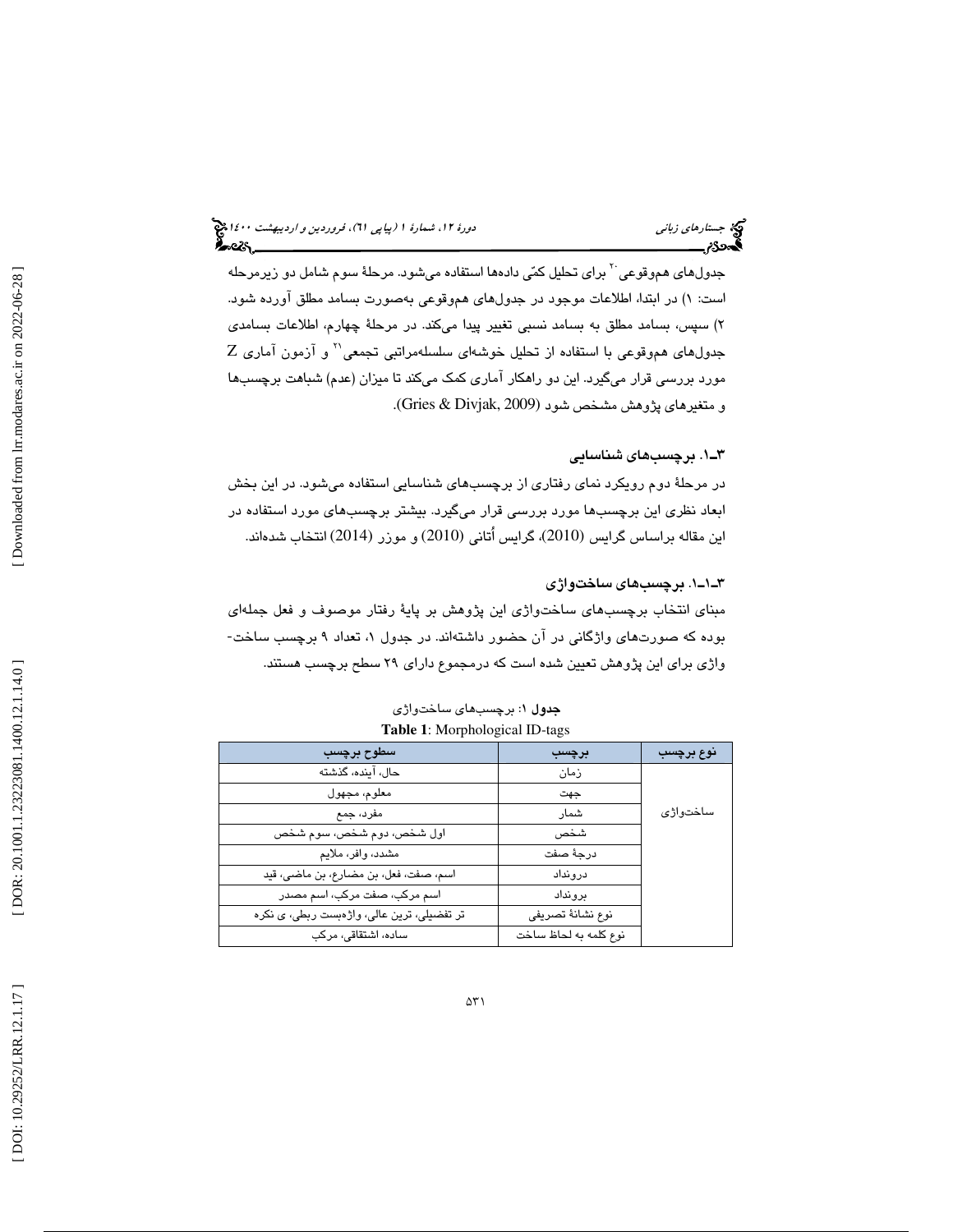# مهرزاد منصوري و همكاران بررسي پيكرهبنياد هم معنايي... هيچ<br>پيمهنگام بررسي پيكرهبنياد بررسي پيكرهبنياد بررسي پيكرهبنياد هم بررسي پيكرهبنياد هم معنايي...<br>پيكس پيكرهبني

در جدول ۱، متغير زمان داراي سه سطح برچسب «حال، گذشته و اينده» است. متغير «جهت» دارای دو سطح برچسب معلوم و مجهول است. «معلوم» مانند، فرزانه کتاب را اورد. و «مجهول» مانند، كتاب آورده شد. متغير «شخص» براساس شناسهٔ فعل جمله و يا پاره-گفتاري كه صفتهاي اندازه در آن حضور دارند، مشخص ميشود و شامل اول شخص، دوم شخص و سوم شخص ميشود. متغير «شمار»، مربوط به وضعيت مفرد يا جمعبودن موصوف صفتهای اندازه میشود. برای نمونه در عبارت «تلاش/ تلاشهای فراوان»، که موصوف (تلاش) بهترتيب مفرد و جمعبودن صفت (فراوان) را نشان ميدهد. متغير «درجهٔ ، توصيفكنندة قيدي است كه قبل از صفتهاي اندازه قرار ميگيرد و داراي درجات صفت» مشدد، وافر و ملايم است. براي نمونه، دادههاي بسيار فراواني مشاهده كرديم (مشدد)، غذا زياد فراوان نيست (وافر)، احمد نسبتاً زياد دويد (ملايم) (ماهوتيان، ١٣٧٨). متغير «درونداد»، به مقولة پاية جزء تركيبشونده با صفتهاي اندازه در تركيبهاي مركب اشاره دارد. براي نمونه، صفت زيادهخواه از تركيب زياد+ـه+بن مضارع (خواستن) ساخته شده است. متغير «برونداد»، به مقولهٔ ان لفظ واژگانی اشاره دارد كه از تركيب صفت اندازه (زياد و فراوان) با جزء تركيبشونده بهدست آيد. براي نمونه، واژة مركب زيادهخواه يك صفت مركب است. نوع ساخت» داراي سه سطح برچسب ساده (مانند فراوان)، اشتقاقي (مانند فراواني) و متغير « مركب (مانند زيادهخواه) است.

### 2ـ1ـ3 . برچسبهاي نحوي

مبناي انتخاب برچسبهاي نحوي اين پژوهش، براساس ساختار صوري جمله و پارهگفتاري است كه صفتهای اندازه در انها حضور دارند. در جدول ۲، برچسبهای نحوی دارای ۵ متغير هستند كه در مجموع، شامل 13 سطح برچسب ميشود.

| <i>، س</i> طوح برچسب یا متغیر | برچسب یا متغیر | نوع برچسب |
|-------------------------------|----------------|-----------|
| خبری، پرسشی، امری             | نوع جمله       |           |
| پایه، پیرو                    | نوع بند        |           |

جدول 2: برچسبهاي نحوي **Table 2**: Syntactic ID-tags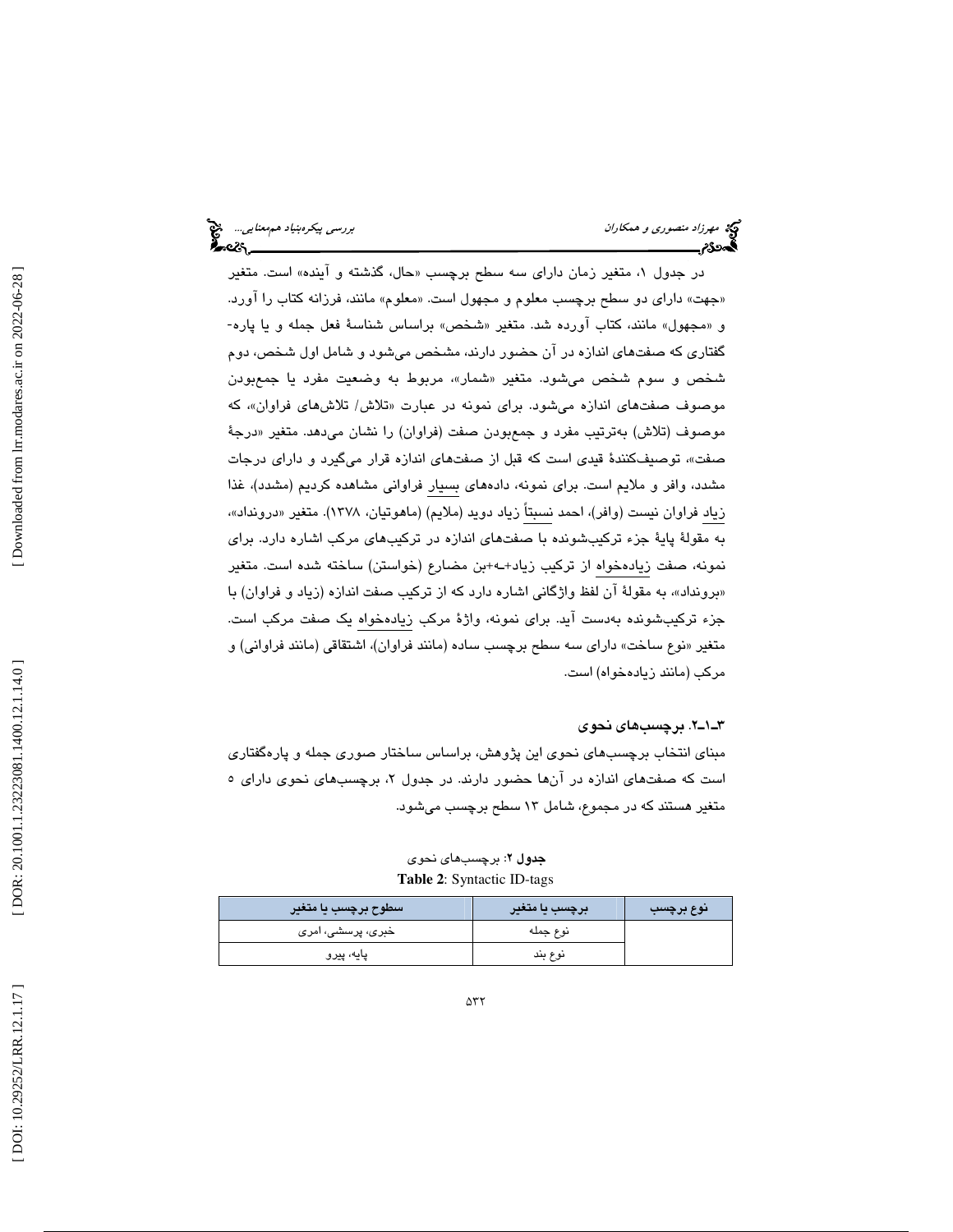| دورهٔ ۱۲، شمارهٔ ۱ (پیاپی T۱)، فروردین و اردیبهشت ۱۶۰۰ پخ<br>۱۳۰۰ - | جستارهای زبانی |
|---------------------------------------------------------------------|----------------|
|                                                                     | $\sim$ $\sim$  |

| کیج جستار <i>های زبان</i> ه<br><b>اکسین کلی</b> |  |
|-------------------------------------------------|--|
|                                                 |  |

| سطوح برچسب یا متغیر                      | برچسب یا متغیر   | نوع برچسب |
|------------------------------------------|------------------|-----------|
| اسنادی، وصفی                             | كاركرد صفت       | نحوى      |
| مسند، تمىز                               | نقش نحوى صفت     |           |
| فاعل، مفعول مستقيم، مفعول غيرمستقيم، فعل | مقولهٔ نحوی هسته |           |

در جدول ۲، متغیر «نوع جمله» شامل سه سطح جملهٔ خبری، پرسشی و امری میشود. متغير «نوع بند» شامل دو سطح پايه و پيرو است. متغير بعدي «كاركرد صفت» است كه شامل دو سطح اسنادي و وصفي ميشود. كاركرد اسنادي صفت زماني رخ ميدهد كه صفت بدون ساخت اضافه و پس از اسم بيايد و جملهاي كه صفت در آن حضور دارد افعالي نظير است، بود، شد و غيره داشته باشد. مانند، سال پيش برداشت محصول فراوان بود. كاركرد وصفي زماني بهوقوع ميپيوندد كه صفت با ساخت اضافه و پس از اسم بيايد. مانند، همة تيمها تلاش زيادي كردند (همان). همچنين، بعد از بررسي دادهها در پيكرهٔ همشهري ۲، مشخص شد كه مىتوان براى صفتهاى «زياد و فراوان» نقشهاى نحوى مانند مسند و تميز لحاظ كرد. درنهايت، متغير «مقولهٔ نحوى هسته» در چهار سطح برچسب فاعل، مفعول مستقيم، مفعول غيرمستقيم و فعل برچسبگذاري شد تا وضعيت هستة صفتهاي اندازه زياد و فراوان» مورد بررسي قرار گيرد. »

### 3ـ1ـ3 . برچسبهاي معنايي

در جدول ۳، تعداد ٥ برچسب برای بررسی روابط معنایی صفتهای اندازه انتخاب شده است كه درمجموع، داراي 19 سطح برچسب است.

جدول 3: برچسبهاي معنايي **Table 3**: Semantic ID-tags

| سطوح برچسب یا متغیر              | برچسب یا متغیر    | نوع برچسب |
|----------------------------------|-------------------|-----------|
| انتزاعى، عينى                    | نوع موجوديت (شيء) |           |
| جاندار (انسان و غیرانسان)، بیجان | موجوديت (شيء)     |           |
| استعارى، تحتاللفظى               | توصيفگر اندازه    | معنايى    |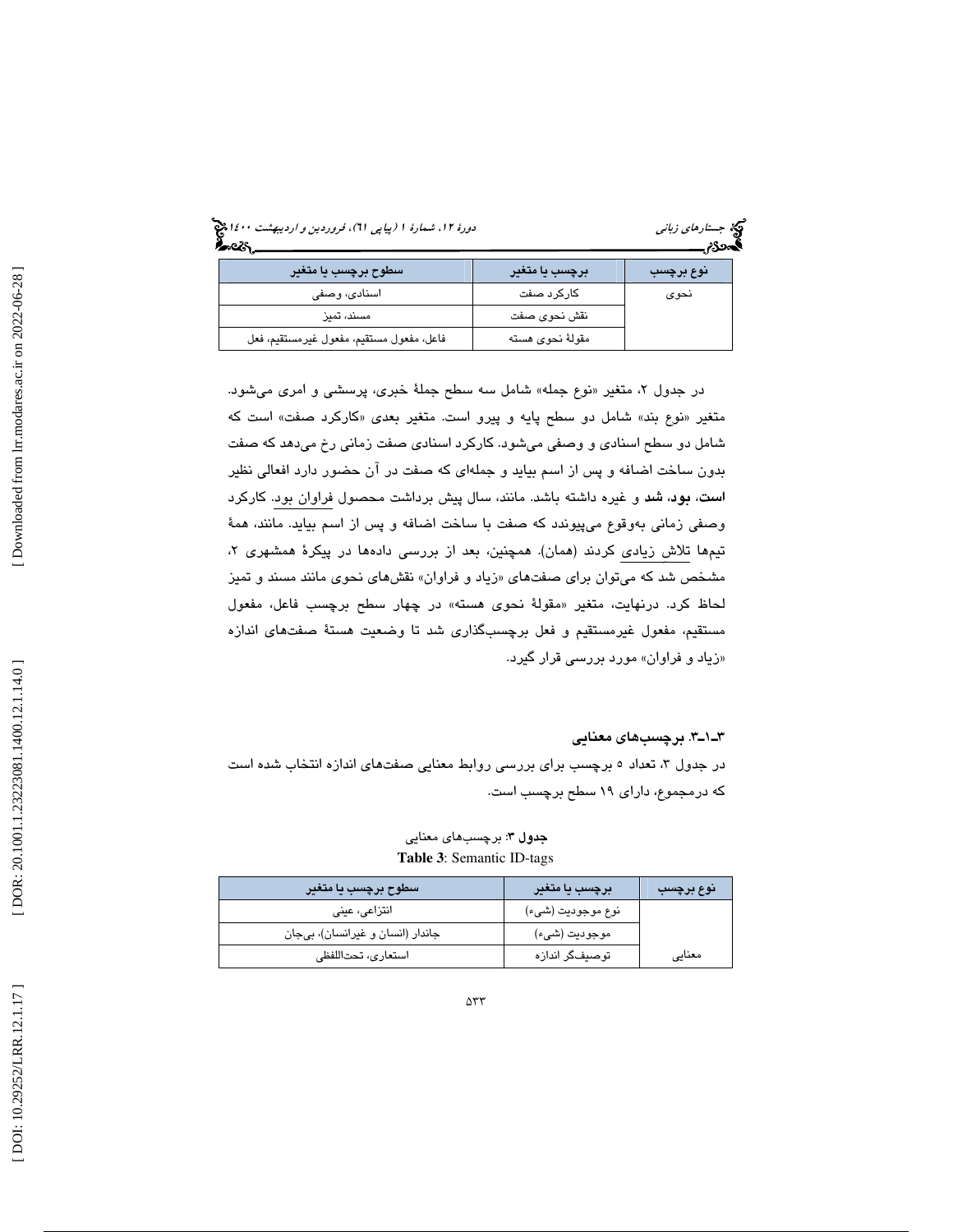|  | برر <i>سی پیکرەبنیاد ھەمعنایی</i> . منبع<br><b>گ</b> ھەم |  |
|--|----------------------------------------------------------|--|
|  |                                                          |  |

# مهد مهرزاد منصوري و همكاران<br>بهمو**ري**م

| سطوح برچسب یا متغیر                                                                  | برچسب یا متغیر      | نوع برچسب |
|--------------------------------------------------------------------------------------|---------------------|-----------|
| اسم عام، اسم مكان، اسم خويشاوندي، اسم شغل، اسم زمان،                                 | مقولهٔ معنایی موصوف |           |
| اسم گزارهای، اسم جمع                                                                 |                     |           |
| كنشى <sup>٢٢</sup> ، ايستا <sup>7٢</sup> ، لحظهاى <sup>٢٤</sup> ، پايا <sup>٢٥</sup> | نمود واژگانی افعال  |           |

 اولين برچسب جدول « 3 نوع موجوديت» است كه شامل دو سطح برچسب انتزاعي و عيني است. متغير انتزاعي، به مفاهيمي مانند عشق، تنفر، دوستي، حسادت و غيره گفته ميشود كه در جهان بيرون غيرملموس هستند. درمقابل، متغير عيني به موجوديتهايي مانند ميز، ليوان، کاغذ و غیره گفته میشود که در جهان بیرون قابللمس هستند. متغیر بع*دی* «موجودیت» است كه به دو سطح كلي جاندار و بيجان تقسيمبندي ميشود. سطح برچسب جانداري، خود داراي دو سطح انسان و غيرانسان است و دلالت بر مجموعة انسانها و حيوانات و هر چيز جانداري دارد. براي نمونه: زن، چيتا، معلم، درخت و غيره. البته جانداربودن و يا نبودن تا حدي فرهنگ- محور است؛ يعني بستگي به فرهنگ هر كشور هم دارد(Brown & Miller, 2013). همچنين، برچسب غيرجاندار بر موجوداتي كه ويژگي حيات ندارند مانند ميز، صندلي، كفش و غيره دلالت دارد. متغير بعدي «توصيفگر اندازه» است كه براساس مباني نظريهٔ استعارهٔ مفهومي ليكاف و جانسون`` (1980)، ليكاف (1993 ,1987)، ليكاف و ترنر`` (1989) براى آن سطوح برچسبهاي استعاري و تحتاللفظي مشخص شده است. براي متغير بعدي يعني «مقولهٔ معنايي موصوف» سطوح برچسبگذاری فراوانی میتوان درنظر گرفت. حال با توجه به دادههای این تحقيق سطوح اسامي عام، مكان، خويشاوندي، شغل، زمان، گزارهاي و جمع درنظر گرفته شده است. درنهايت، اخرين متغير «نمود واژگاني افعال» داراي چهار طبقهٔ اصلي كنشي، لحظهاي، پايا و ايستاست كه در مجموع، اين چهار طبقه شامل ده طبقة فرعي ميشوند (2012 ,Croft (.

### ۴. روش بررسی دادهها

در اين پژوهش، از پيكرة 150 ميليون كلمهاي همشهري 2 آلاحمد و همكاران (2009) براي وري دادهها استفاده شده است. متنهاي موجود در اين پيكره شامل انواع ژانرهاي جمعآ خبري، سياسي، اقتصادي، ورزشي و غيره ميشود. همچنين، با درنظر گرفتن محدودة زماني اَسناد پيكرة همشهري، وضعيت تحليل دادهها در اين پژوهش بر مبناي استفاده از دادههاي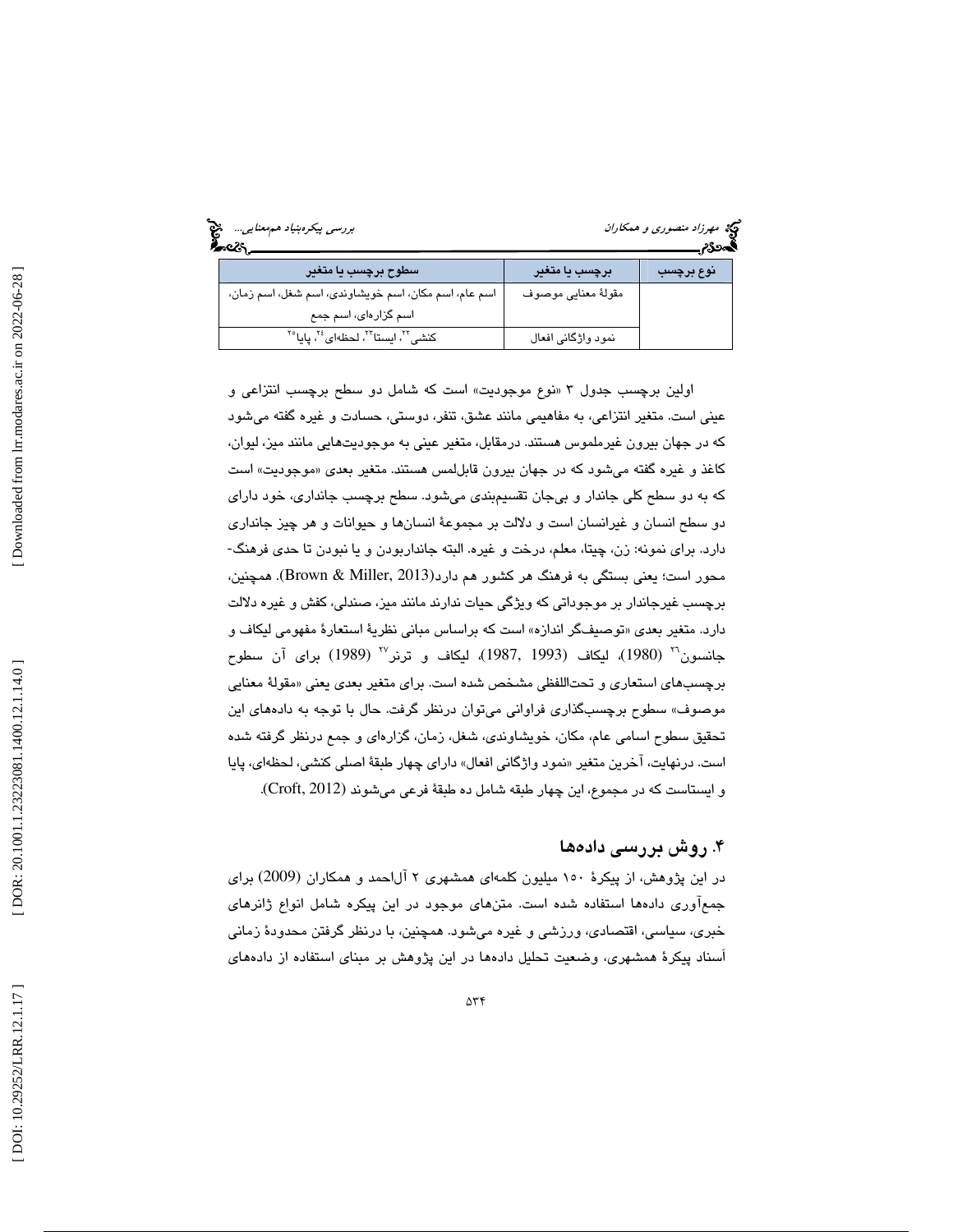جستار*هاي زباني هي المرديبهشت 14*00 المرديبي في المرديب المرديبي المرديبهشت 1400 هجرا بعد المرديب المرديب

همزماني است و شامل دادههاي درزماني نميشود.

در اين تحقيق، در ابتدا دادههاي موجود در پيكرة همشهري 2 با استفاده از نرمافزار اَنتكانک $^{17}$  (2011) استخراج شد. اَنتكانک يک نرمافزار واژهنمای $^{17}$  نسل سوم است که برای استخراج و پردازش دادهها از پيكره، مورد استفاده قرار ميگيرد ,McEnery & Hardie) (1970) <sup>30</sup> (.2012 در ادامه، براي انتخاب تصادفي دادهها از جدول كرجسي و مورگان استفاده شد. در اين جدول براساس حجم جمعيت، حجم نمونة مناسب براي هر صفت اندازه مشخص شد. با احتساب اين روش نمونهگيري، حجم نمونهٔ دادههای صورتهای واژگانی<br>«زياد، زيادی، زيادتر، زيادترين، زيادتری، فراوان، فراوانی، فراوانتر، فراوانترين، فراوان-تري» بهشرح زير درنظر گرفته شد:

جدول 4: حجم جمعيت و حجم نمونة پژوهش **Table 4**: The research population and sample size

| حجم نمونه                | حجم جمعيت | صفت اندازه | حجم نمونه  | حجم جمعيت    | صفت اندازه |
|--------------------------|-----------|------------|------------|--------------|------------|
| ٣V٥                      | ۱۳۰۳٤     | فراوان     | ٣٨٠        | <b>TYYA0</b> | زىاد       |
| ٣V٥                      | ۱۲۰۰۱     | فراوانی    | <b>TAY</b> | 11171        | زيادى      |
| ۲٨                       | ٣٠        | فراوانتر   | ۲٥٦        | $V \cdot o$  | زيادتر     |
| ۱۹                       | ٢٠        | فراوانترى  | ۱۳٦        | ۲۱۰          | زىادترى    |
|                          |           | فراوانترين |            |              | زيادترين   |
| $\Lambda \cdot \Upsilon$ | ۲٥٦٤١     | جمع کل     | ۱۱٦۰       | ۹۵۰۳۹        | جمع کل     |

در رابطه با انتخاب صورتهای واژگانی مهم است که بیان شود «ـی» موجود در صورتها*ی* «زیادی و فراوانی»، ـی نکره است که ان را از موصوف خود گرفته است. برای نمونه، «احمد تلاش زیادی کرد» که در اصل «احمد تلاشی زیاد کرد» بوده است. در مرحلهٔ بعدي، دادههاي انتخابشده براساس ويژگيهاي نحوي، معنايي و ساختواژي برچسبدهي شدند. در رابطه با نحوة برچسبدهي، ديوياك (2010) بيان ميكند كه در زبانشناسي پيكرهاي برچسبدهی دستی $^{\gamma}$  بهترین شیوهٔ برچسبدهی است. در این شیوه، انتخاب، اعمال و تحلیل برچسبها بهوسيلة پژوهشگر انجام ميشود؛ يعني پژوهشگر متناسب با متغير پژوهش، برچسبهايي را در سطح اجزاي كلام و يا در سطح جمله انتخاب ميكند. سپس، آن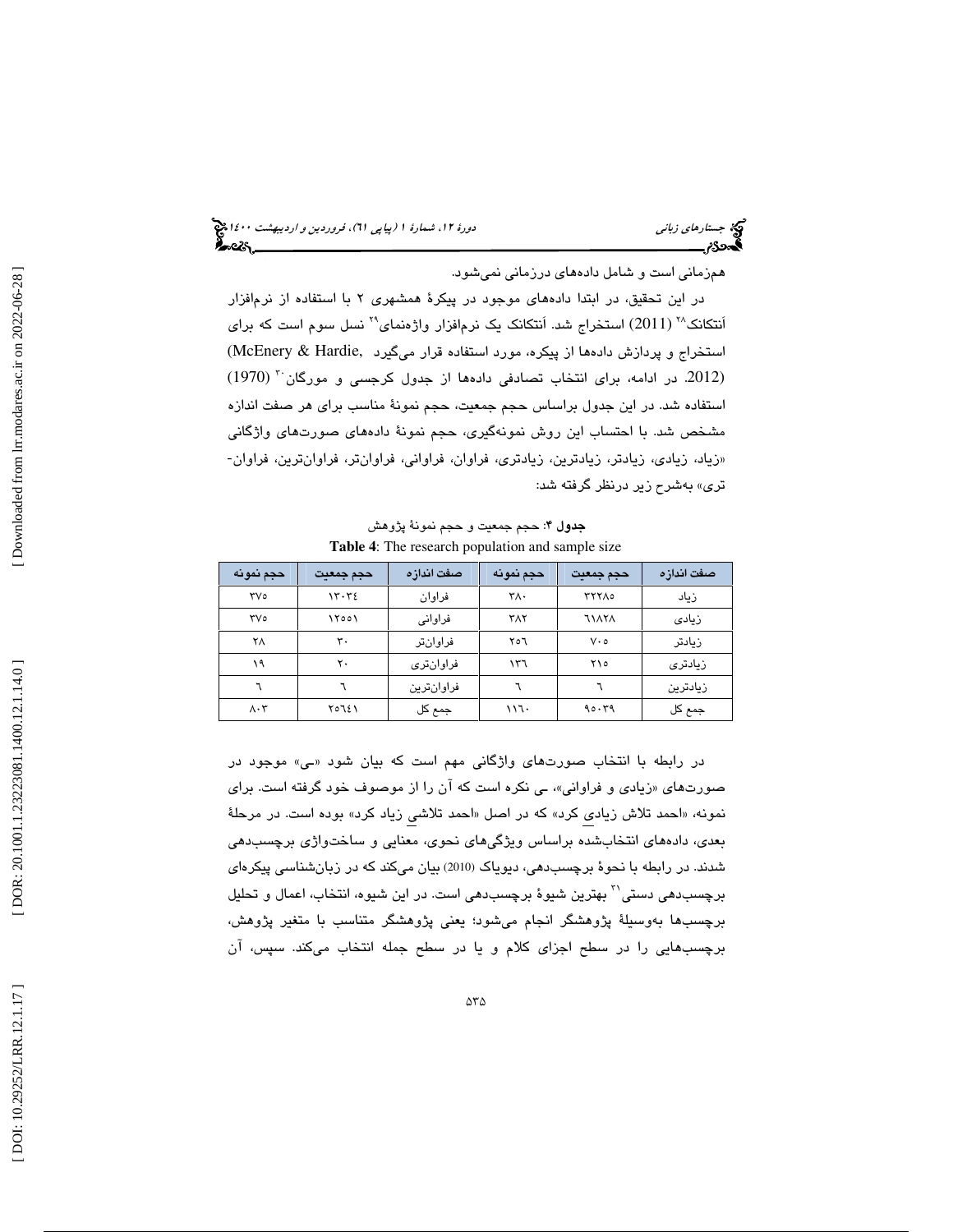# مهرزاد منصوري و همكاران بررسي پيكرهبنياد هم معنايي... هيچ<br>پيمهنگام بررسي پيكرهبنياد بررسي پيكرهبنياد بررسي پيكرهبنياد هم بررسي پيكرهبنياد هم معنايي...<br>پيكس پيكرهبني

برچسبها را بر روي دادهها اعمال ميكند و درنهايت، دادهها را با توجه به برچسبهاي زدهشده مورد تجزيه و تحليل قرار ميدهد. در اين پژوهش، براي تحليل خوشهاي سلسلهمراتبي و ازمون اماري Zاز نرم|فزار اماري اِس.پي.اِس.اِس. استفاده شد.

### . تحليل داده ها 5

در تحليل دادههاي اين پژوهش، وضعيت هممعنايي تقريبي صفتهاي اندازهٔ «زياد، فراوان» و صورتهاي تصريفي آنها بر مبناي برچسبهاي ساختواژي، نحوي و معنايي مورد بررسي قرار ميگيرد.

### 1ـ5 . تحليل برچسبهاي ساختواژي

، تحليل خوشهاي سلسلهمراتبي برچسبهاي ساختواژي را نشان ميدهد. در اين نمودار 1 نمودار، علاوه بر سطوح برچسبها كه در بخش پاييني نمودار مشخص شده است، دو دسته اعداد در محورهاي افقي و عمودي قرار دارند كه اعداد نمودار افقي شمارة خوشه و اعداد نمودار عمودي ميزان ارتفاع را مشخص ميكند. بهطور كلي در اين پژوهش، رابطة هممعنايي تقريبي به دو صورت زير سنجيده ميشود:

) هر نمودار سلسلهمراتبي گروههايي را تشكيل ميدهد كه اعضاي هر گروه با يكديگر 1 رابطهٔ هممعنايي تقريبي دارند. براي نمونه، نمودار ۱ از گروههاي «زياد/۱، فراوان/٦»، «زيادترين/٣، فراوانترين/٩»، «زيا*دى/*٢، فراوانى/٧»، «زيادترى/٤، فراوانترى/ω و «زيادتر/ه، فراوانتر/۸۰» تشكيل شده است.

) در نمودارهاي سلسلهمراتبي، هر چه ادغام خوشهها در ارتفاع كمتري صورت بگيرد 2 ميزان هممعنايي تقريبي (شباهت) بين آنها بيشتر است و بالعكس. براي نمونه در نمودار ، 1 نقطهٔ اتصال خوشههاي گروههاي «زيادتر/ه، فراوانتر/۸۰» و «زيادتري/٤، فراوانتري/٨» در ارتفاع بين (٥ تا ١٠) است. در حالي كه، نقطهٔ اتصال خوشهٔ گروه «زيادى/٢، فراواني/٧» با اعضای دو گروه قبلی در ارتفاع بين (۱۰ تا ۱۰) است و اين بدان معناست كه بهدليل ارتفاع<br>كمتر، ميزان هممعنايی تقريبی بين اعضا با پايهٔ غيرهمسان گروههای «زيادتر/ه، فراوان-تر/۵۰٪ و «زیادتری/٤، فراوانتری/٨» بیشتر از میزان هممعنایی تقریبی بین گروههای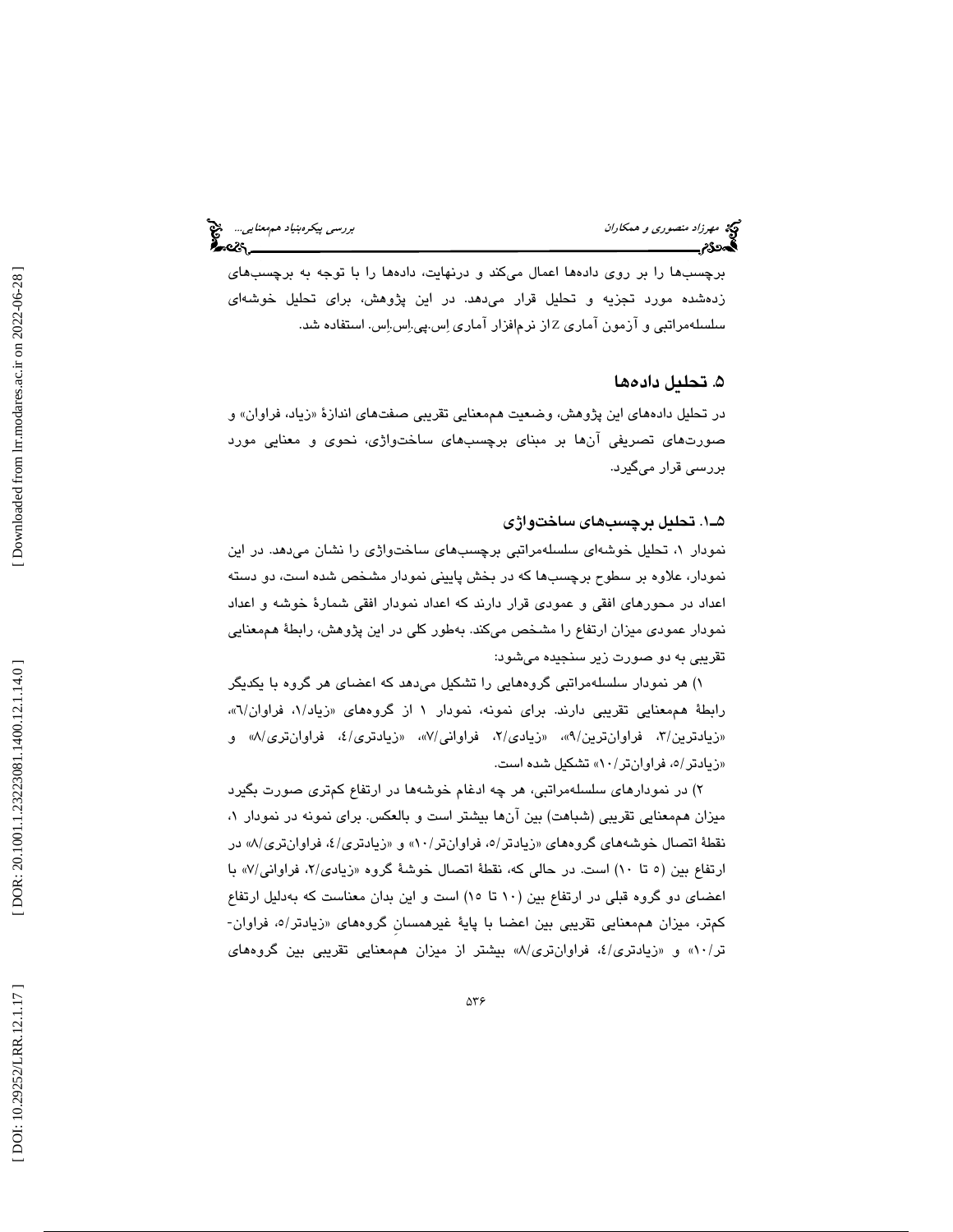«زیادی/۲، فراوانی/۷» و«زیادتر/۰، فراوانتر/۰۱، زیادتری/٤، فراوانتری/۸» است. همچنین در سمت چپ نمودار ۱، خوشهٔ گروه «زیاد/۱، فراوان/٦» و «زیادترین/۳، فراوانترین/۹» در ارتفاع 15 با يكديگر برخورد ميكنند كه نشان از هممعنايي تقريبي بسيار كم بين آنهاست. علاوه بر اين، صفتهاي اندازهٔ «زياد/۱، فراوان/۲، زيادترين/۳، فراوانترين/۹، پايينترين سطح هممعنايي تقريبي را نسبت به صورتهاى «زيا*دى/*۲، فراوانى/۷، زيادترى/٤، فراوانتری/۸، زیادتر/۰، فراوانتر/۱۰، نشان میدهند، زیرا خوشههای انها در بالاترین ارتفاع نمودار يعني 25 با يكديگر برخورد ميكند.



**Chart 1**: Hierarchical agglomerative structure of Morphological ID-tags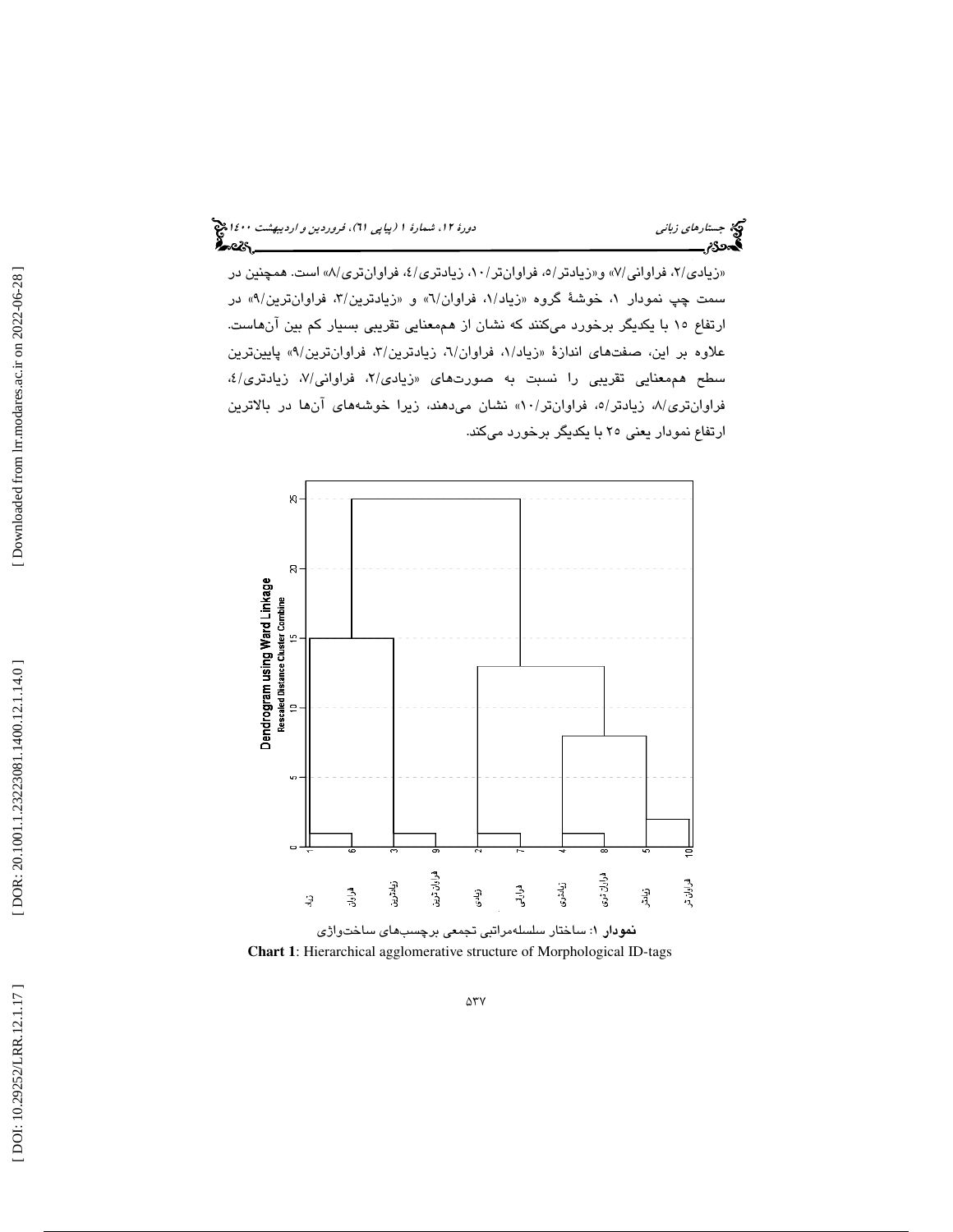دادههاي آماري نحوة خوشهبندي نمودار 1 را تأييد ميكند. براي نمونه، تمام گروههاي اين نمودار در سطوح برچسبهای «حال، گذشته، اينده، معلوم، مجهول، اول شخص، دوم شخص، سوم شخص» بسامد نسبي تقريباً مشابهي را نشان ميدهند. با اين وجود، برخي از صورتهاي واژگاني در بعضي از سطوح بسامدهاي نسبتاً متفاوتي را نشان ميدهند كه بهدليل نداشتن بسامد قابلتوجه تأثير مهمي را در نحوة خوشهبندي نمودار نميگذارند. براي نمونه، صفت اندازهٔ «زیاد» در سطوح برچسبهای «بن ماضی و بن مضارع» بهترتیب بسامد 2 درصد و 4 درصد را نشان ميدهد. در حالي است كه ساير صورتهاي تصريفي اين پژوهش، هيچ وقوعي را براي ساخت واژههاي مركب در پيكرة همشهري نداشتهاند. همچنين، با بررسي همة صورتهاي واژگاني مشخص شد كه آنها ترجيح ميدهند در جملهاي حضور پيدا كنند كه بيشتر سطوح «حال، معلوم، مفرد، سوم شخص، مشدد» را داشته باشد و اين بدان معناست كه آنها كمتر تمايل دارند در جملاتي شركت كنند كه سطوح برچسبهاي گذشته، آينده، مجهول، جمع، اول شخص، دوم شخص، وافر و ملايم» را داشته باشد. »

از طرف ديگر، در اين پژوهش براي اطمينان از (عدم) شباهت سطوح برچسبهاي ساختواژی از ازمون Zاستفاده شده است تا تفاوتهای بین صورتهای تصریفی بهدرستی مشخص شود. در اين آزمون، نمرة استاندارد بالاتر از 1.96 و پايينتر از 1.96 - در سطح . 05 معنادار بهحساب اورده میشود. بر این اساس، ازمون Z برچسبهای ساختواژی نشان میدهد که صفتهای اندازهٔ «زیاد و فراوان» و صورتهای تصریفی انها در سطوح مفرد، جمع، اول شخص، دوم شخص، سوم شخص، مشدد، ملايم، اسم مصدر، برچسبهاي « تر تفضيلي، ترين عالي و ساده» داراي نمرة استانداردي بين 1.95 تا 1.48 - هستند. بنابراين، بر پايهٔ ازمون Z مىتوان بيان داشت كه برچسبهاى فوق نەتنها تفاوت معنادارى را نشان نميدهند، بلكه عامل افزايش شباهتهاي توزيعي بين صفتهاي اندازة اين پژوهش هستند. همچنين، برخي از سطوح برچسبها نمرات معناداري را نشان ميدهند. براي نمونه، صفت اندازهٔ «زیاد» در سطوح «بن مضارع، اسم مركب، صفت مركب و مركب» نمرهٔ استاندارد (٢.٨٤) را بهدست اورد كه اين نمره تفاوت معناداري را بين «زياد» با صورتهاي «زيادتر، فراوانتر، زيادتري، فراوانتري» ايجاد كرد و موجب جدايي بيشتر اين صورتهاي تصريفي در نمودار شده است. با وجود اين، در نمودار ۱، صفت اندازهٔ «زياد» بهدليل بسامدها*ی*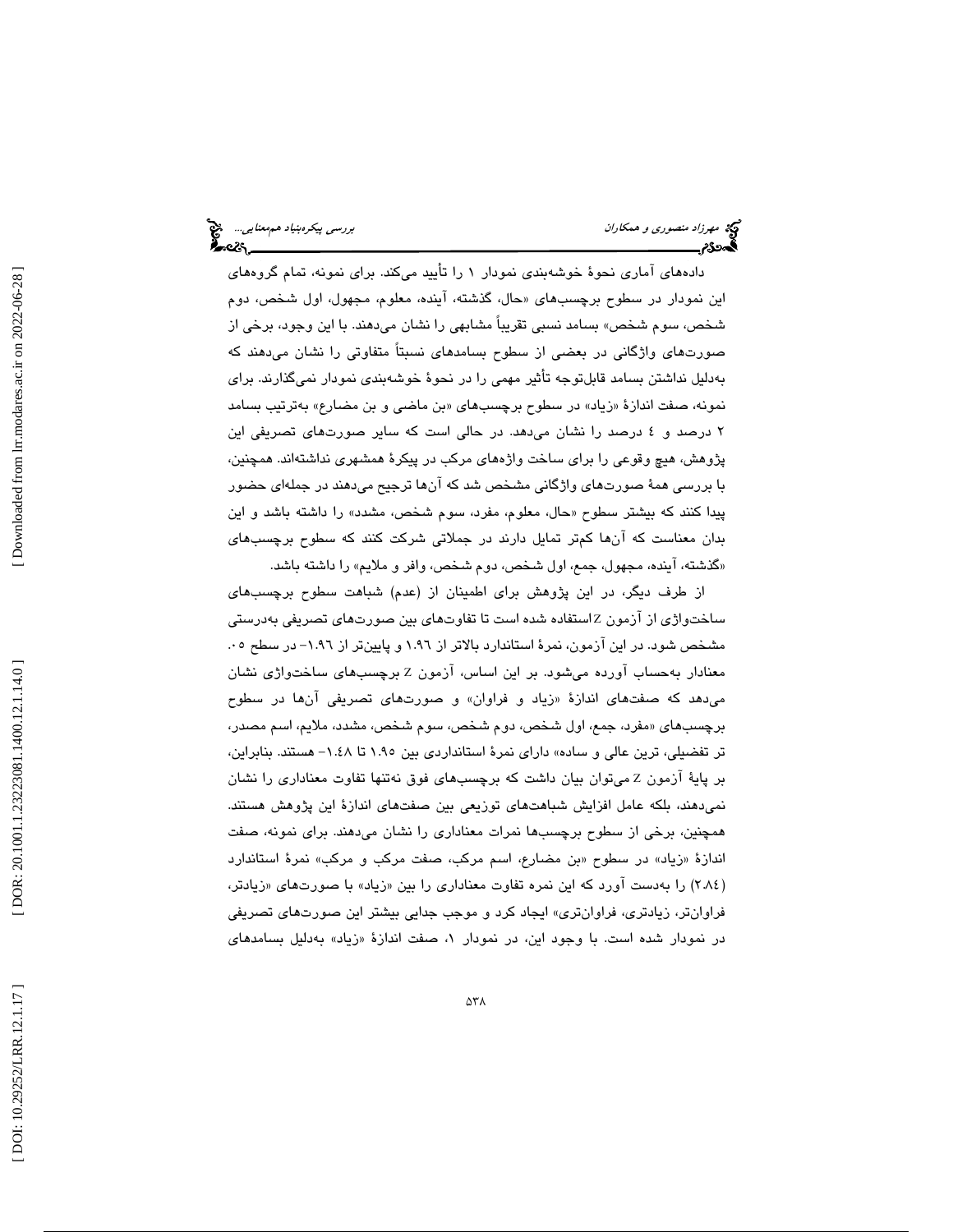مشابه در بیشتر سطوح دیگر برچسبها، در كنار صفت اندازهٔ «فراوان» قرار گرفته است.

### 2ـ5 . تحليل برچسبهاي نحوي

تحليل برچسبهاي نحوي در نمودار 2 نشان داده شده است. اين نمودار، به ترتيب از چپ به راست شامل گروههای «زیادی/۲، زیادترین/۳، زیادتری/٤، فراوان/٦»، «فراوانی/۷، فراوانتری/۸، فراوانترین/۹، و «زیادتر/۰، فراوانتر/۰۱، است. در گروههای «زیادی/۲، زيادترين/٣، زيادتري/٤، فراوان/٦» و «زيادتر/٥، فراوانتر/٥٠» بين اعضا با پايهٔ غيريكسان هممعنايي تقريبي و با پايهٔ يكسان شباهت توزيعي وجود دارد. همچنين در گروه «فراواني/۷، فراوانتری/۸، فراوانترین/۹» فقط رابطهٔ شباهت توزیعی بین اعضا مشاهده میشود. از طرف ديگر، نمودار ۲ نشان میدهد که خوشهٔ برامده از صفت اندازهٔ «زیاد/۱» و خوشههای گروههاي «زيادي/۲، زيادترين/۳، زيادتري/٤، فراوان/٦» و «فراواني/۷، فراوانتري/۸ فراوانترين/٩» در ارتفاع بين (٠ تا ٥) با يكديگر برخورد مىكنند كه بيانگر هممعنايي تقريبي بسيار زياد بين پايههاي غيريكسان اين صفتهاي اندازه است. اين در حالي است كه خوشة برامده از صفتهای اندازهٔ «زیاد/۱، زیادی/۲، زیادترین/۳، زیادتری/٤، فراوان/٦، فراوانی/۷، فراوانتری/۸، فراوانترین/۹) در ارتفاع (۲۵) با خوشهٔ گروه «زیادتر/۰، فراوانتر/۰۱» ترکیب میشود که دلالت بر پایینترین سطح هممعنایی تقریبی بین پایههای غیریکسان انهاست.

[ DOI: 10.29252/LRR.12.1.17 ] [ DOR: 20.1001.1.23223081.1.14.0 ] [\[ Downloaded from lrr.modares.ac.ir on 20](https://lrr.modares.ac.ir/article-14-28400-fa.html)22-06-28 ] [Downloaded from lrr.modares.ac.ir on 2022-06-28]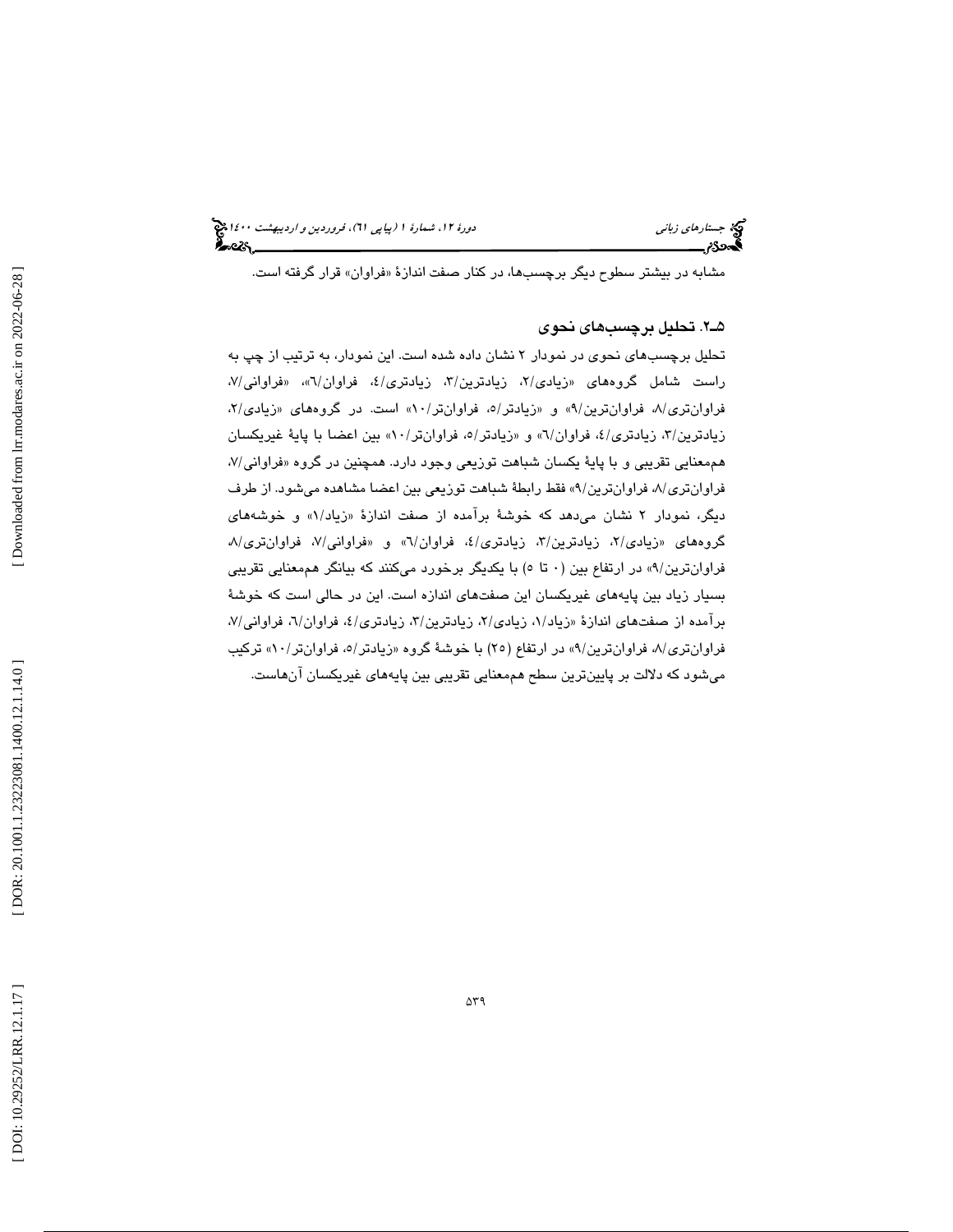

**Chart 2**: Hierarchical agglomerative structure of Syntactic ID-tags

تحليل بسامد مطلق برچسبهاي نحوي در راستاي گروهبنديهاي نمودار 2 قرار دارد. براي نمونه، صفتهاي «زيادي، زيادترين، زيادتري، فراوان» بەدليل شباهت نسبي در سطوح برچسبهای «خبری، پرسشی، امری، پايه، پیرو» در اولین گروه نمودار ۲ قرار میگیرند و یا شباهت نسبي بسامدها در سطوح «خبری، پرسشی، امری، پايه، اسنادی، وصفی، مسند» باعث شده است كه صورتها*ی* «فراوانی، فراوانتری، فراوانترین» در گروه دوم كنار یكدیگر قرار گيرند. همچنين، عامل تشكيل گروه «زيادتر، فراوانتر» شباهت نسب*ي* در سطوح «خبر*ى،* پرسشي، امري، پايه، پيرو، اسنادي، وصفي، مسند، فاعل» است.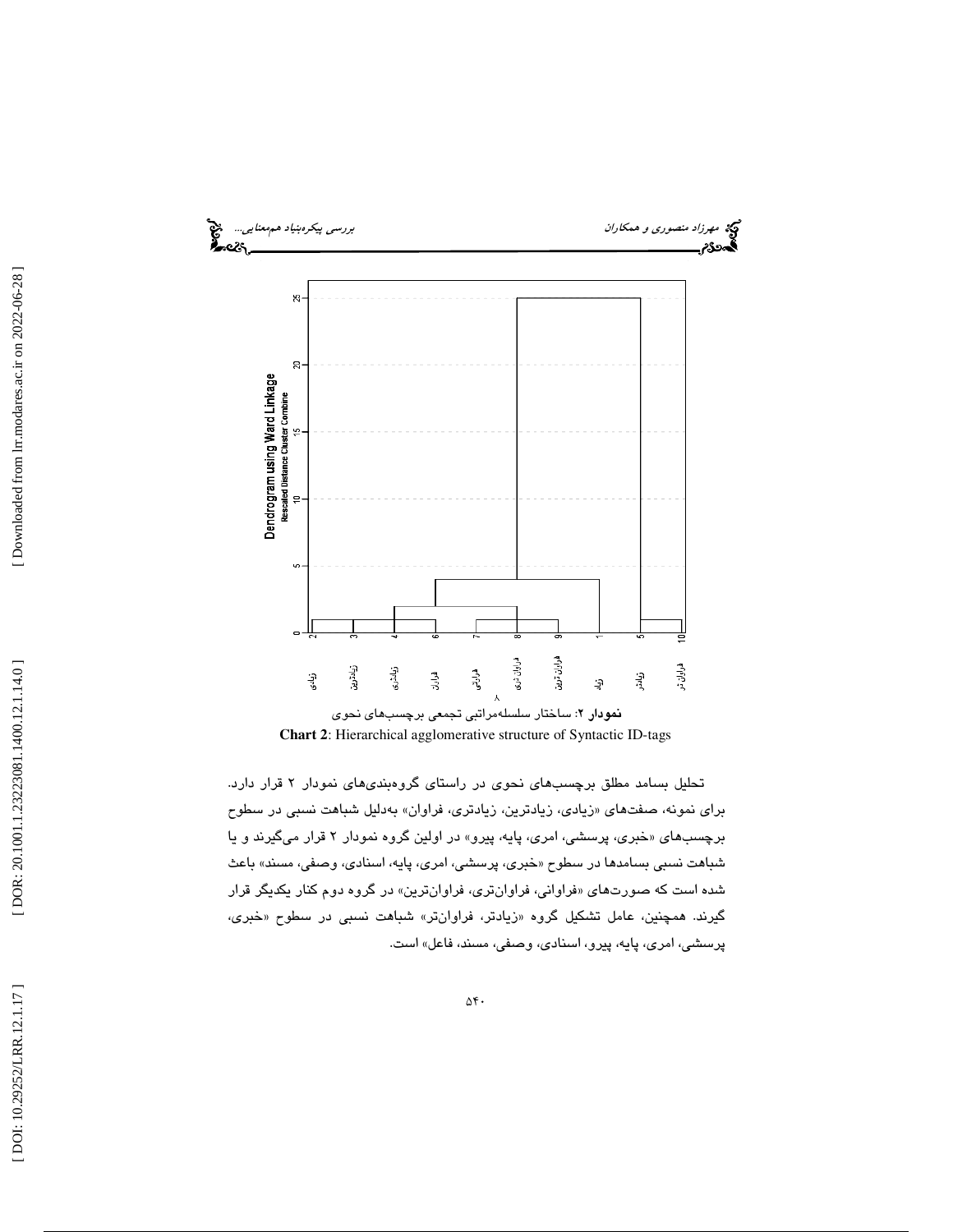بررسي نمر ههاي استاندارد برچسبهاي نحوي نشان داد كه سطوح برچسبهاي «اسنادی و وصفی» در همهٔ صورتهای واژگانی دارای نمرات استانداردی بین ۱.۹٤ تا ۱.۹۳– هستند. از اين رو، صورتهاي تصريفي فوق تفاوت معناداري را در اين سطوح نشان نمي- دهند. با وجود اين، صورت تصريفي «فراوانتر» در سطوح برچسبهاي «خبري، امري، پايه، پيرو» با نمرات استانداردي بالاتر از 2 تفاوت معناداري را با ساير صورتها ايجاد كرده است، اما این صورت تصریفی در نمودار سلسلهمراتبی بهدلیل نزدیکی نسبی نمرههای Z در سطوح برچسبهای «اسنادی، وصفی، مسند، فاعل» در كنار صورت تصریفی «زیادتر» قرار گرفته است.

### 3ـ5 . تحليل برچسبهاي معنايي

نمودار ت 3 حليل سلسلهمراتبي برچسبهاي معنايي را نشان ميدهد. اين نمودار براساس ادغام سه گروه «فراوانی/۷، فراوانتری/۸، فراوان/٦»، «زیادتری/٤، زیادتر/٥، زیادی/۲، زیاد/۱» و «فراوانترین/۹، فراوانتر/۱۰» تشکیل شده است. در این گروهها، بهدلیل کنار هم قرار گرفتن صفتهاي اندازه با پايههاي يكسان فقط شباهت توزيعي بين اعضاي هر گروه وجود دارد. علاوه بر این، خوشهٔ گروه «فراوانی/۷، فراوانتری/۸، فراوان/۲» در ابتدا و در ارتفاع (٥) با گروه «زیادتری/٤، زیادتر/٥، زیادی/٢، زیاد/١» ادغام شده که نشان از شدت هممعنايي تقريبي فراوان بين انهاست و سپس در ارتفاع بين ٥ تا ١٠ با «زيادترين/٣» تركيب شده كه سطح هممعنايي تقريبي كمتري را بين صفتهاي انداز ة فوق نشان ميدهد. درنهايت، خوشهٔ برامده از گروه «فراوانترین/۹، فراوانتر/۱۰» در ارتفاع ۲۵ با خوشهٔ برامده از صفتهای اندازهٔ «فراوانی/۷، فراوانتری/۸، فراوان/۲، زیادتری/٤، زیادتر/٥، زیادی/۲، زیاد/۱، زيادترين/٣» برخورد میکند که دلالت بر پايينترين سطح هممعنايی تقريبی بر پايهٔ برچسبهاي معنايي است.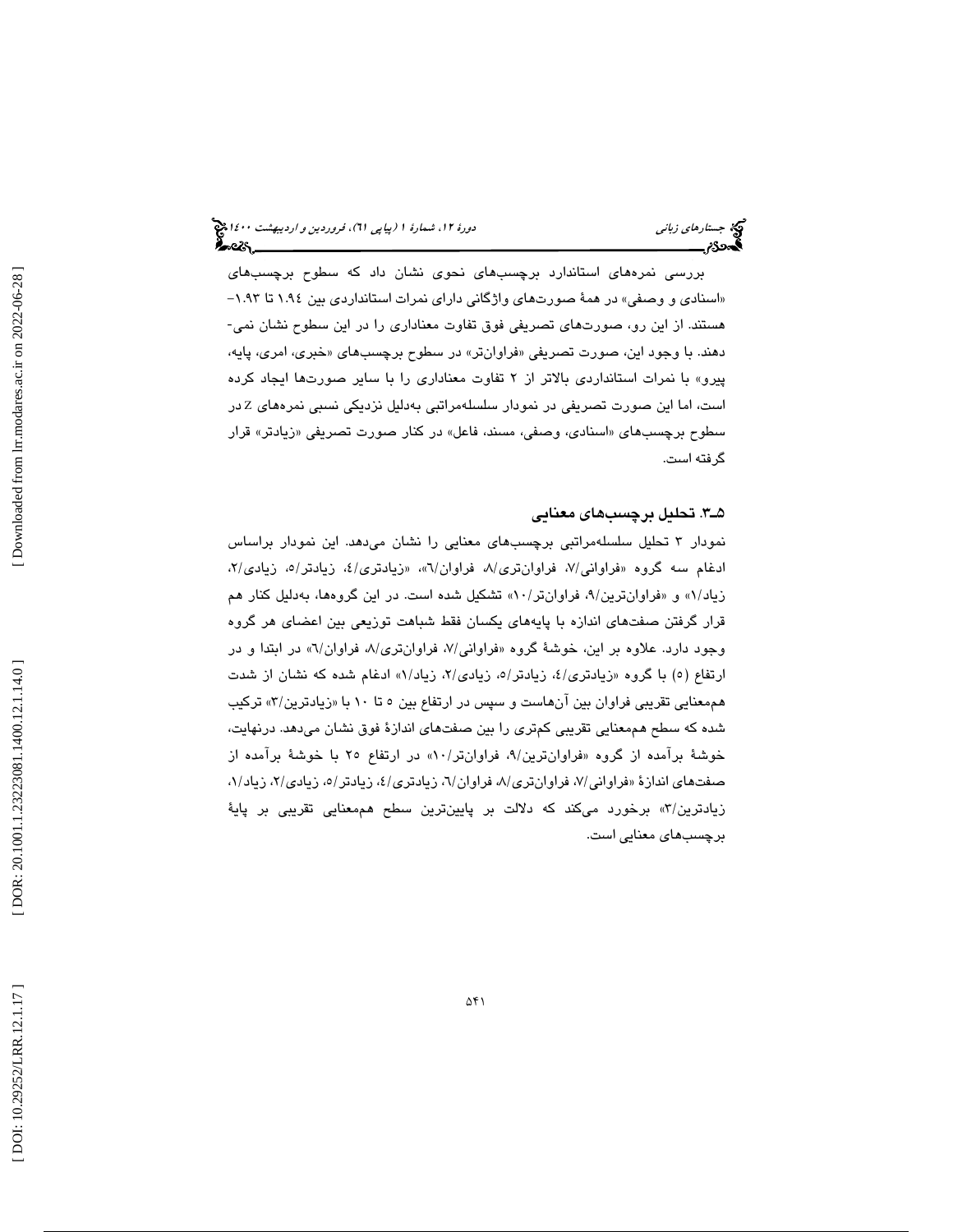

نمودار 3: ساختار سلسلهمراتبي برچسبهاي معنايي **Chart 3**: Hierarchical agglomerative structure of Semantic ID-tags

بررسی اطلاعات اماری برچسبهای معنایی نشان میدهد که صورتهای «زیا*دی*، زيادتر، فراوان، فراواني، فراوانتري» ترجيح ميدهند كه غالباً موصوف آن «ها انتزاعي» باشد، در بافتهای «استعاری» حضور داشته باشد، مقولهٔ معنایی موصوف انها «اسم عام و یا گزارهای» باشد و زمانی كه فعل جملهای را توصیف میكند، آن فعل دارای نمود واژگانی<br>«فرایندی (كنشی) و یا ایستا» باشد. این در حالی است كه صورت «فراوانترین» ترجیح می-دهد که غالباً موصوف ان «عینی» باشد، در بافتهای «تحتاللفظی» حضور داشته باشد و مقولهٔ معنايي موصوف ان «اسم عام» باشد. همچنين، صورتهاي «زيادترين، زيادتري، زياد،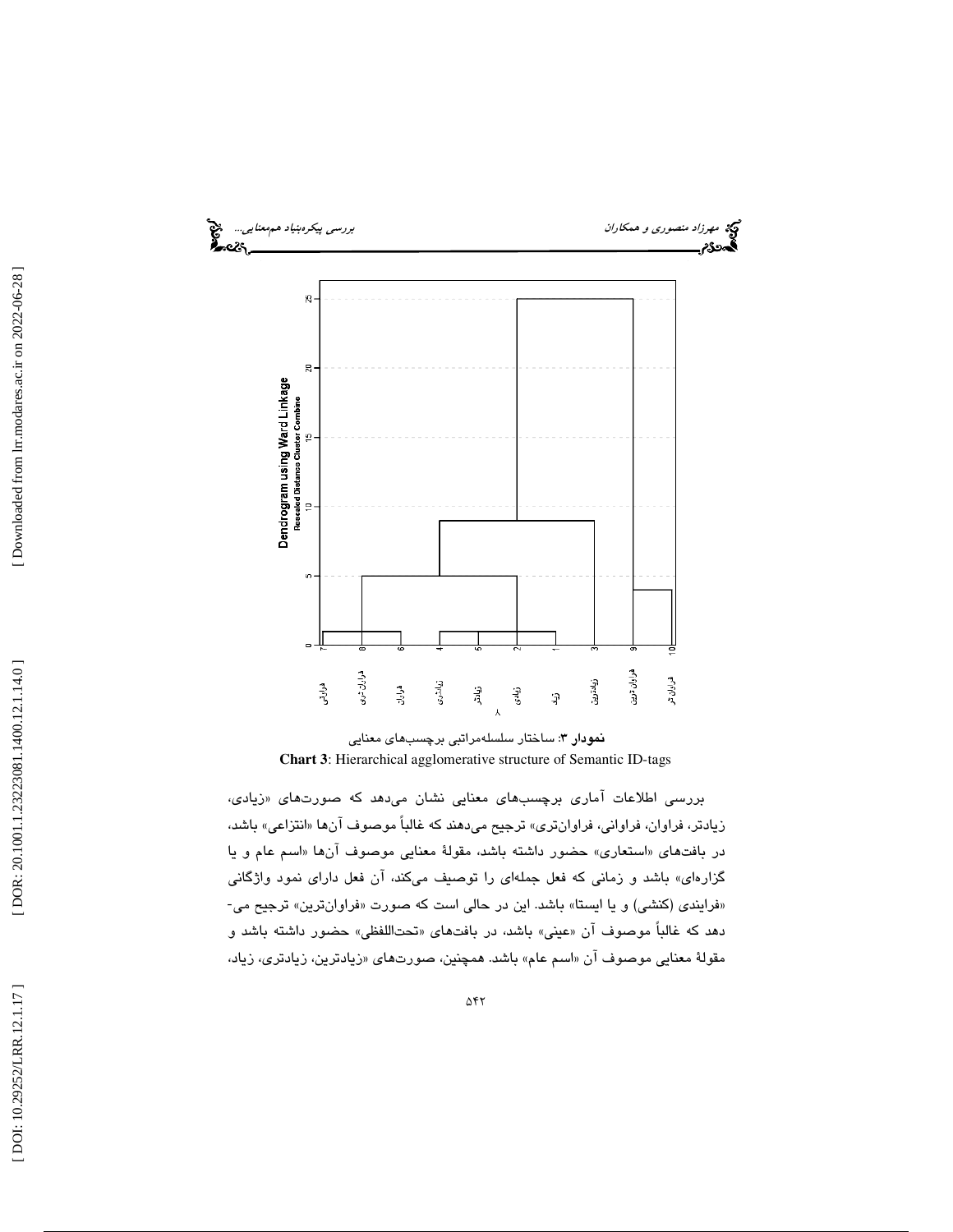فراوانتر» ترجيح ميدهند كه غالباً موصوف آنها «انتزاعي» باشد در بافتهاي «تحتاللفظي» حضور داشته باشد و مقولهٔ معنايي موصوف ان «اسم عام، اسم گزارهای و یا اسم مكان» باشد. علاوه بر اين، براساس اطلاعات اماری میتوان نتيجه گرفت که صورتهای «زياد، زيادي، زيادتر، زيادترين، زيادتري، فراوان، فراواني، فراوانتر، فراوانترين، فراوانتري» هيچ تمايلي ندارند كه موصوف انها اگر اسم بود مقولهٔ معنايي «اسم خاص و اسم خويشاون*د*ی» داشته باشد و اگر موصوف انها فعل بود، نمود واژگانی «پایا» را داشته باشد.

تحلیل ازمون Z نشان میدهد که صورتهای تصریفی «زیادی، زیاد، زیادتری، فراوان، فراواني، فراوانترين» در سطوح برچسبهاي «انتزاعي، عيني، غيرجاندار، انسان، غيرانسان، استعارهاي، تحتاللفظي، اسم عام، اسم جمع، اسم مكان، اسم گزارهاي» با نمرات استاندارد بين 1.66 تا 1.32 - موجب تفاوت معناداري نميشوند. از اين رو، آنها بيشتر عامل گسترش هم- معنايي تقريبي بين صورتهاي واژگاني هستند. با وجود اين، برخي از صورتهاي تصريفي مانند «فراوانترين» در سطوح برچسبهاي «انتزاعي، عيني، اسم عام، اسم گزارهاي» به ترتيب با نمرات استاندارد ۲.۳۹، ۲.۲۹، ۲.۶۱، ۲.۹۹، و «فراوانتر» در سطح برچسب «اسم مكان» با نمرهٔ استاندارد 2.39 تفاوت معناداري را ايجاد كردهاند و به همين دليل، اين دو صورت تصريفي در اخرين زيرگروه نمودار در كنار هم قرار گرفتهاند. علاوه بر اين، «زياد» در سطوح برچسبها*ی* ايستا، كنشي و لحظهاي» با نمرات استاندارد ،2.61 ،2.16 2.22 تفاوت معناداري را نسبتبه » ساير صورتهاي تصريفي از خود نشان ميدهد. اين تفاوت در سطوح برچسبهاي فوق باعث شده است كه در نمودار ۳ صفت اندازهٔ «زیاد» در كنار «فراوان» قرار نگیرد.

### 4ـ5 . تحليل مجموع برچسب ها

نمودار 4 بر مبناي اعمال همة برچسبهاي ساختواژي، نحوي و معنايي شكل گرفته است. اين نمودار شامل گروههاي هممعناي «زيادي/۲، فراواني/۷»، «زيادتري/٤، فراوانتري/۷»، «زيادتر/٥، فراوانتر/۸۰»، «زیاد/۱، فراوان/۲» و «زیادترین/۲، فراوانترین/۹» است. اعضای هر کدام از این گروهها بهدليل قرارگرفتن در پايينترين ارتفاع نمودار يعني بين ( 0 5تا ) بالاترين سطح هممعنايي تقريبي را نشان ميدهند. از طرف ديگر، بررسي نقاط برخورد خوشهها در نمودار 4 نشان ميدهد که در ابتدا، خوشهٔ برامده از گروه «زیادی/۲، فراوانی/۷» در ارتفاع بین ۵ تا ۱۰ با خوشهٔ گروه «زيادتری/٤، فراوانتری/٨» برخورد میکند که دلالت بر هممعنايي تقريبي نسبتاً زياد بين پايههای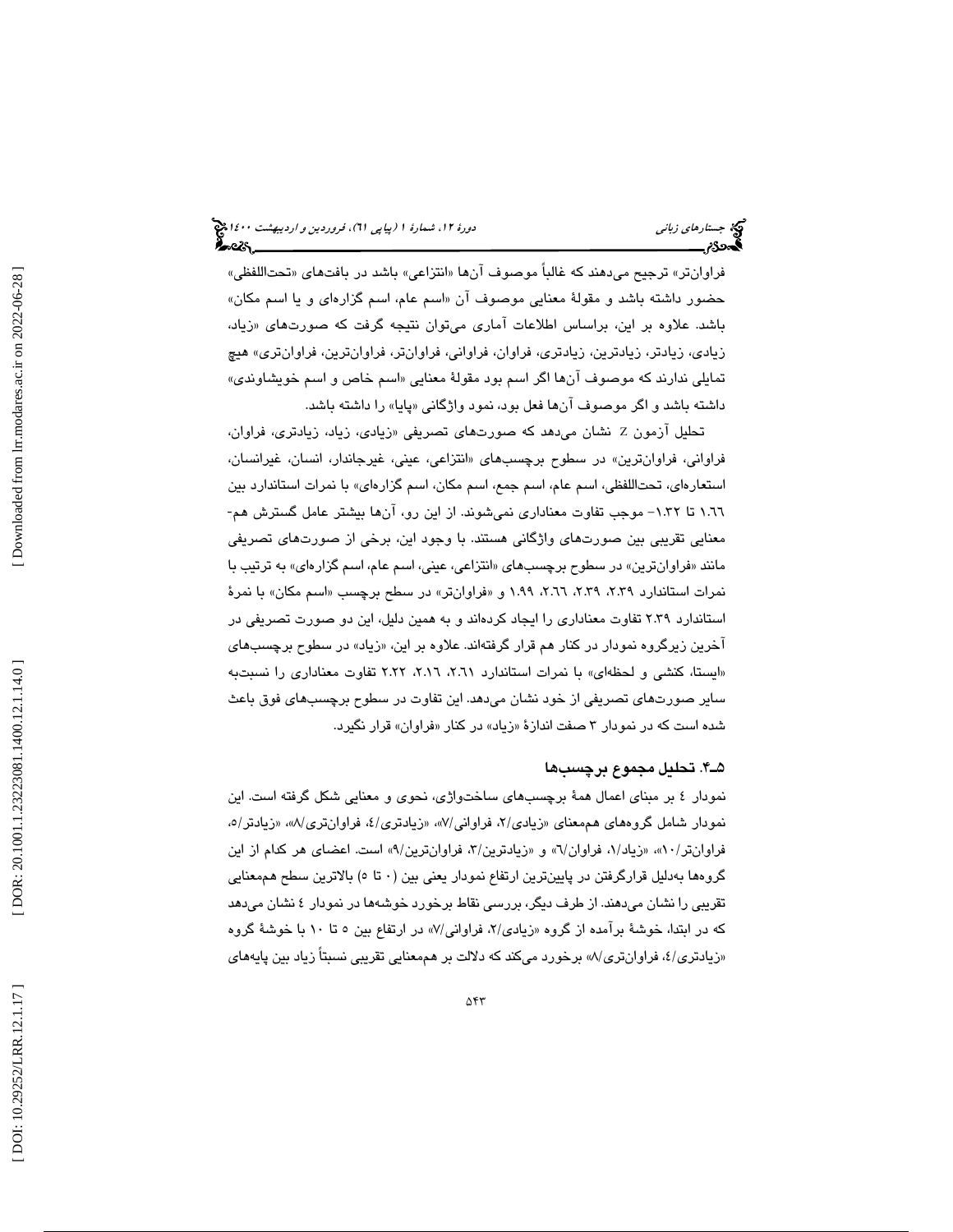غيريكسان انهاست. سپس، خوشەها*ی* گروههای «زياد/۱، فراوان/۲» و «زيادترين/۳، فراوانترين/٩» بەدليل هممعنايي تقريبي كم در ارتفاع بين (١٥ تا ٢٠) با هم ادغام ميشوند. در مرحلهٔ بعد، و در ارتفاع بین (۲۰ تا ۲۰) خوشهٔ برامده از صفتهای اندازه «زیاد/۱، فراوان/۲، زيادترين/٣، فراوانترين/٩» با خوشهٔ صفتهاي تفضيلي «زيادتر/٥، فراوانتر/١٠)» تركيب ميشود. در اخرين مرحله، خوشههاي سمت چپ و راست نمودار يعني «زيادي/۲، فراواني/۷، زيادتري/٤، فراوانتری/۸» و «زیاد/۱، فراوان/۲، زیادترین/۳، فراوانترین/۹، زیادتر/۰، فراوانتر/۱۰» در ارتفاع (٢٥) با يكديگر ادغام ميشوند كه اين نقطهٔ اتصال، پايينترين سطح هممعنايي تقريبي را بين صفتهاي اندازهٔ اين تحقيق نشان ميدهد.



۶ **نمودار ۴**: ساختار سلسلهمراتبی تجمعی همهٔ برچسبها **Chart 4**: Hierarchical agglomerative structure of all ID-tags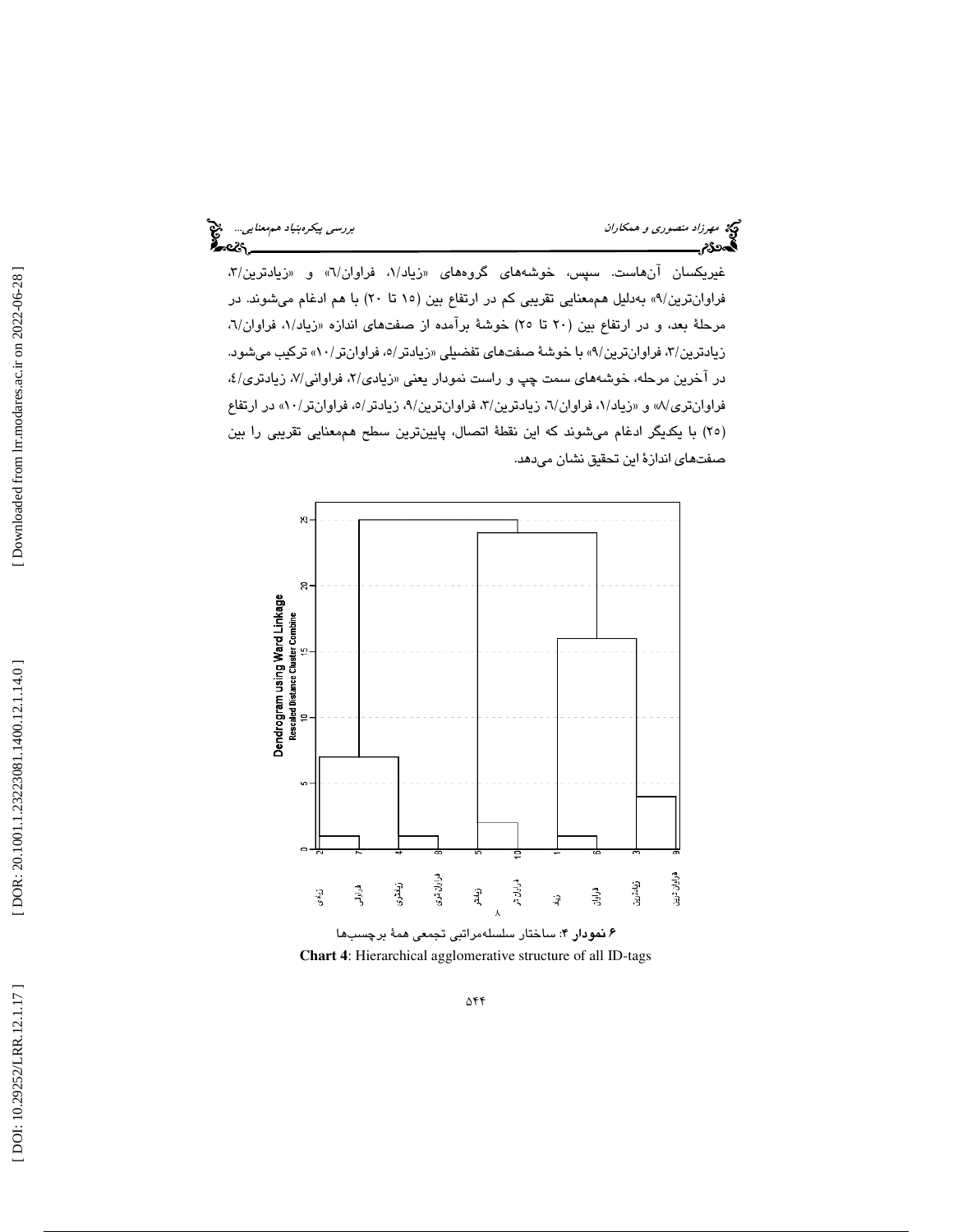### . نتيجه 6

در اين مقاله بهمنظور بررسى رابطهٔ هممعنايي تقريبي صفتهاى اندازهٔ «زياد، فراوان» و صورتهاي تصريفي آنها از رويكرد تحليل نماي رفتاري استفاده شده است. بر مبناي اين رويكرد تعداد 61 سطح برچسب ساختواژي، نحوي و معنايي براي بررسي هر جمله درنظر گرفته شد كه درمجموع كل جملات، شامل بيش از 119000 برچسب ميشود. نتايج نمودارهاي خوشهاي سلسلهمراتبي نشان ميدهد كه در سطوح برچسبهاي ساختواژي اعضاي گروههاي «زياد، فراوان»، «زيادترين، فراوانترين»، «زيادي، فراواني»، «زيادتري، فراوانتری»، «زيادتر، فراوانتر» بالاترين سطح رابطهٔ هممعنايي تقريبي را نسبت به همگروه خود دارند. همچنين، در سطح برچسبهاي نحوي، بالاترين سطح هممعنايي تقريبي متعلق به گروههاي «زيادي، زيادترين، زيادتري، فراوان»، «فراواني، فراوانتري، فراوانترين» و «زیادتر، فراوانتر» است كه در گروه اوّل بین «فراوان» و سه عضو دیگر رابطهٔ هممعنایی تقريبي وجود دارد. در گروه دوم، صفتهاي اندازه «فراواني، فراوانتري، فراوانترين» داراي شباهت توزيعي هستند و درنهايت، در گروه چهارم بين «زيادتر، فراوان $\mathfrak{v}$ س رابطهٔ هممعنايي تقريبي برقرار است. علاوه بر اين، در سطح برچسبهاي معنايي بين اعضا با پاية غيريكسان گروههای «فراوانی، فراوانتری، فراوان» و «زیادتری، زیادتر، زیادی، زیاد» بالاترین سطح هممعنايي تقريبي و بين اعضاي گروههاي «فراوانترين، فراوانتر» با «زيادتري، زيادتر، زيادي، زياد، زيادترين» پايينترين سطح هممعنايي تقريبي مشاهده ميشود. درنهايت، تحليل همهٔ برچسبهای این تحقیق، تشکیل گروههای «زیادی، فراوانی»، «فراوانتری، زیادتری»، «زيادتر، فراوانتر»، «زياد، فراوان» و «زيادترين، فراوانترين» را نشان داد كه اعضاي هر كدام از اين گروهها بهصورت درونگروهي بالاترين سطح رابطة هممعنايي تقريبي را نسبت به همگروه خود نشان ميدهند. همچنين در اين تحقيق به منظور مشخصنمودن برچسبهايي که تفاوت معناداری را موجب میشوند از نمرات استاندارد (ازمون Z) استفاده شده است. بر همين اساس، تحليل نمرات استاندارد نشان داد كه در سطح برچسبهاي ساختواژي صفت اندازهٔ «زیاد» در سطوح «بن مضارع، اسم مركب، صفت مركب و مركب» دارای نمرهٔ استاندارد بالاتر از ۲.۸٤ است كه اين نمرات تفاوت معناداري را بين «زياد» با صورتهاي زيادتر، فراوانتر، زيادتري، فراوانتري» ايجاد كرده است. در سطح برچسبهاي نحوي »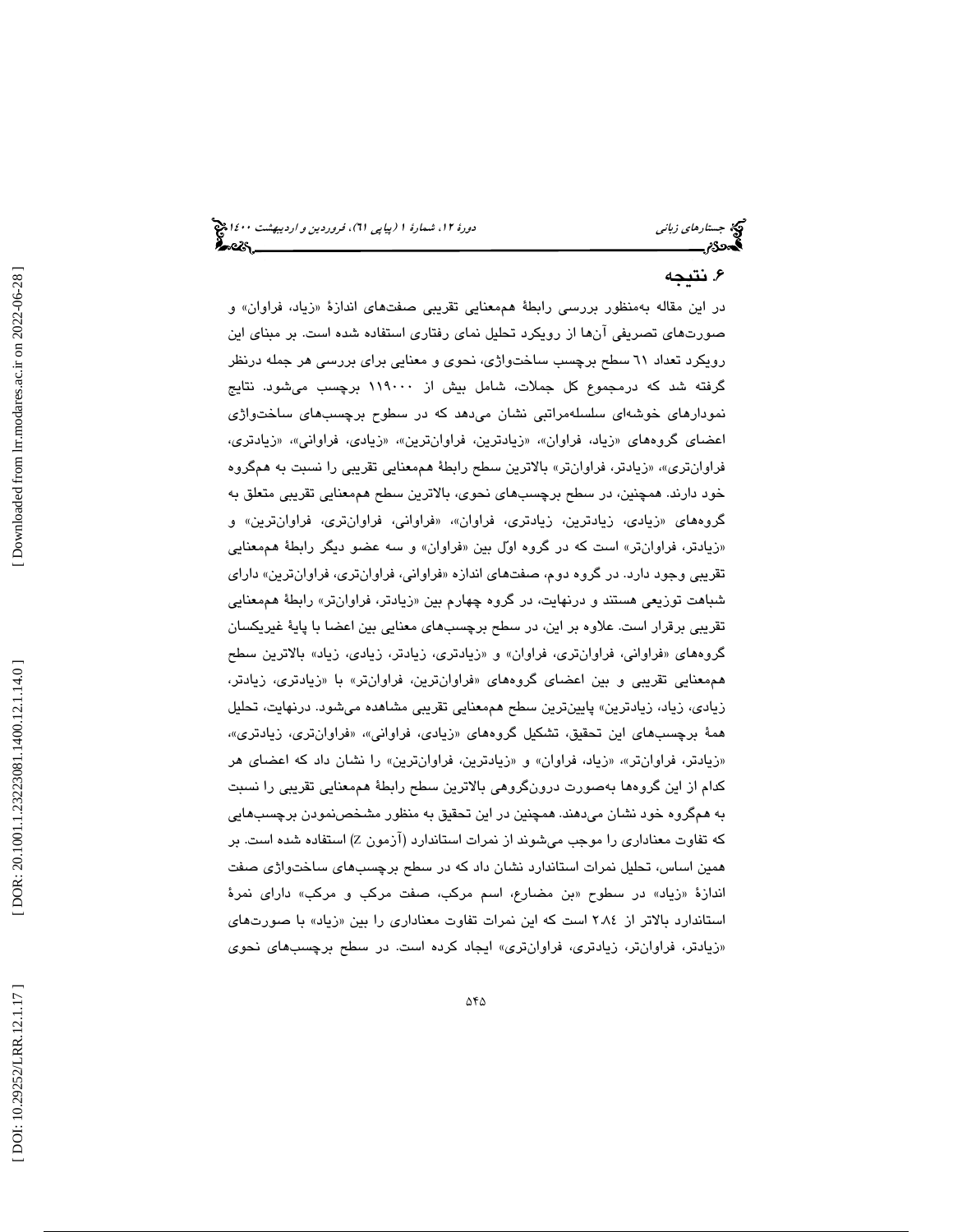صورت تصريفي «فراوانتر» در سطوح برچسبهاي «خبري، امري، پايه، پيرو» با نمرههاي استانداردي بالاتر از 2 تفاوت معناداري را با ساير صورتها ايجاد كرده است. درنهايت، در سطح برچسبها*ی* معنایی، صفت عالی «فراوانترین» در سطوح برچسبهای «انتزاعی، عینی، اسم عام، اسم گزارهاي» بهترتيب با نمرات استاندارد ،2.39 ،2.39 ،2.66 1.99 و صفت تفضیلی «فراوانتر» در سطح برچسب «اسم مکان» با نمرهٔ استاندارد ۲.۳۹ تفاوت معناداری را ايجاد كردهاند. علاوه بر اين، در سطح برچسبهای معنايي صفت اندازهٔ «زياد» در سطوح برچسبهای «ایستا، کنشی و لحظهای» با نمرات استاندارد ۲.۱۱، ۲.۱۲، ۲.۲۲ باعث ایجاد تفاوت معناداري نسبتبه ساير صورتهاي تصريفي شده است.

### . پينوشت ها 7

- 1. size adjectives
- 2. behavioral profile analysis
- 3. Divjak & Gries
- 4. near-synonymy
- 5. Deese
- 6. Charles & Miller
- 7. Justeson & Kats
- 8. Lee
- 9. Biber& et al
- 10. Dixon
- 11. Jones & et al
- 12. Otani
- 13. Moser
- 14. Kuznetsova
- 15. id-tags
- 16. Atkins 17. Hanks
- 18. lemmas
- 19. annotation
- 20. co-occurrence
- 21. hierarchical agglomerative cluster analysis
- 22. activity
- 23. stative
- 24. achievement
- 25. accomplishment
- 26. Lakoff & Johnson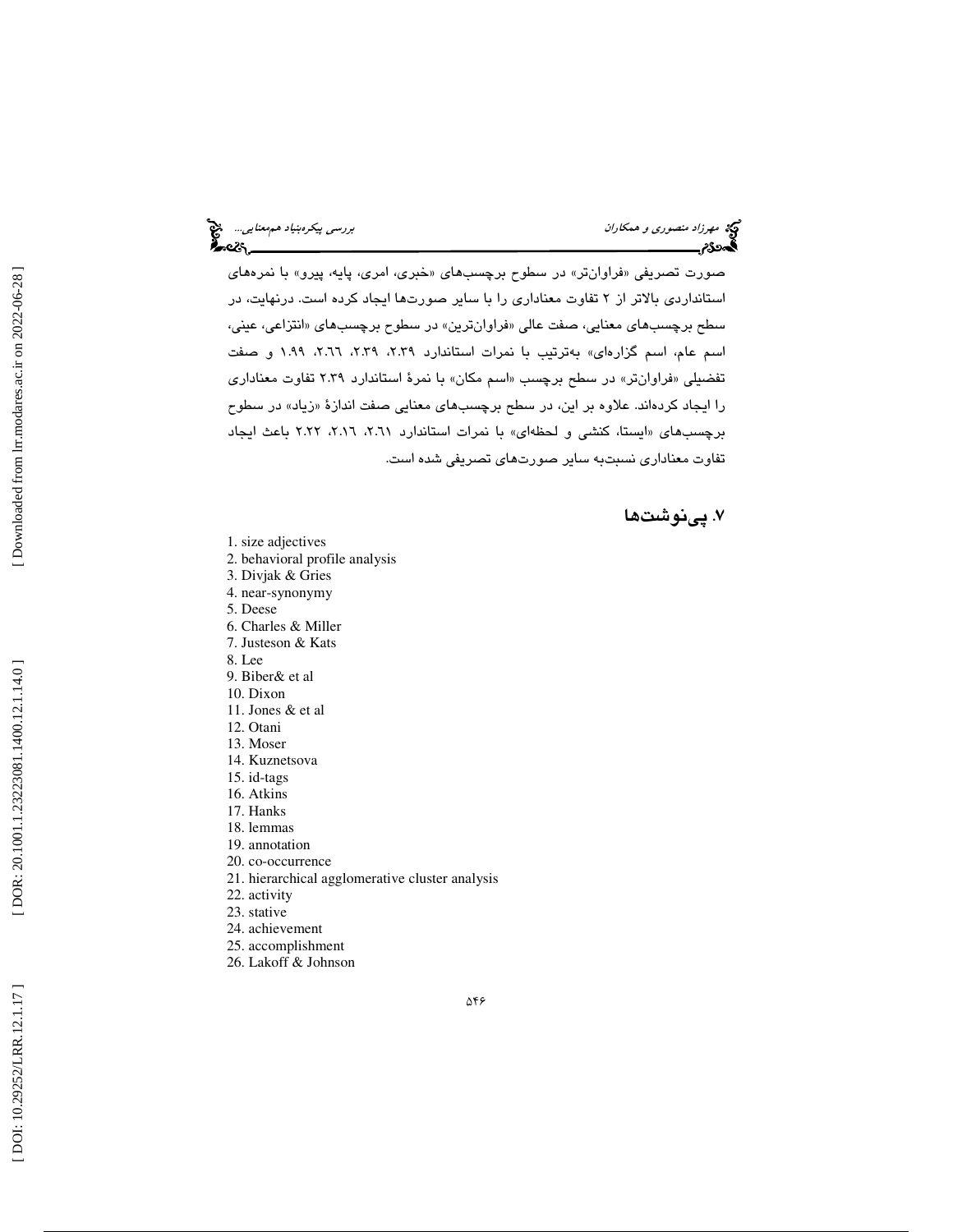جستار*هاي زباني هي المرديبهشت 14*00 المرديبي في المرديب المرديبي المرديبهشت 1400 هجرا بعد المرديب المرديب

- 27. Turner
- 28. Antcconc
- 29. concordance
- 30. Kerjcie & Morgan
- 31. manual annotation

. منابع ۸. منابع

- انوري، ح،. و احمدي گيوي، ح. (1387). دستور زبان فارسي 2. ويرايش سوم. تهران: فاطمي.
- عاصي، م،. رضاقلي فاميان، ع،. و آقاجاني، د. (1385). بهسوي طراحي شبكة واژگاني صفات زبان فارس*ی. زبان و زبانشناسی، ٤،* ١٢٥ـ ١٣٦.
- عبدالكريمي، س. (1393). بررسي هممعنايي گزارهاي، توصيفي و نسبي ميان فعلهاي سادهٔ فارسی و متناظرهای معنایی مرکب انها. *علم زبان، ۲*، ۱۶۳ـ ۱۰۸.
- عبدالكريمي، س. (1394). بررسي انواع هممعنايي ميان فعلهاي ساده فارسي و متناظر صنوری ــ معنایی مرکّب انها. ج*ستارهای زبانی*، 7، ۲۰۱ـ ۲۲۷.
- كاوياني فردزاده، ا. (1396). بررسي چندمعنايي چهار پيشوند غيرفعلي نفي در زبان فارسي براساس چارچوب چندمعنايي اصولي و رويكرد نمايه رفتاري. پاياننامة كارشناسي ارشد. دانشگاه شيراز.
- ماهوتيان، ش. (1378). دستور زبان فارسي از ديدگاه ردهشناسي. ترجمة م. سمائي. تهران: نشرمركز.
- Lee, S. (1994). *Untersuchungen zur Valenz des Adjektivs in der deutschen Gegenwartssprache*. Berlin: Lang.

### **References:**

- Abdolkarimi, S. (2014). A review on propositional, descriptive and partial synonymy between Persian simple verbs and their corresponding compound verbs. *Language Science*, *2*, 143-158. [In Persian].
- ------------------. (2016). Study of different kinds of synonymy between Persian noncompound verbs and their formal–semantic equivalent compound verbs. *Language*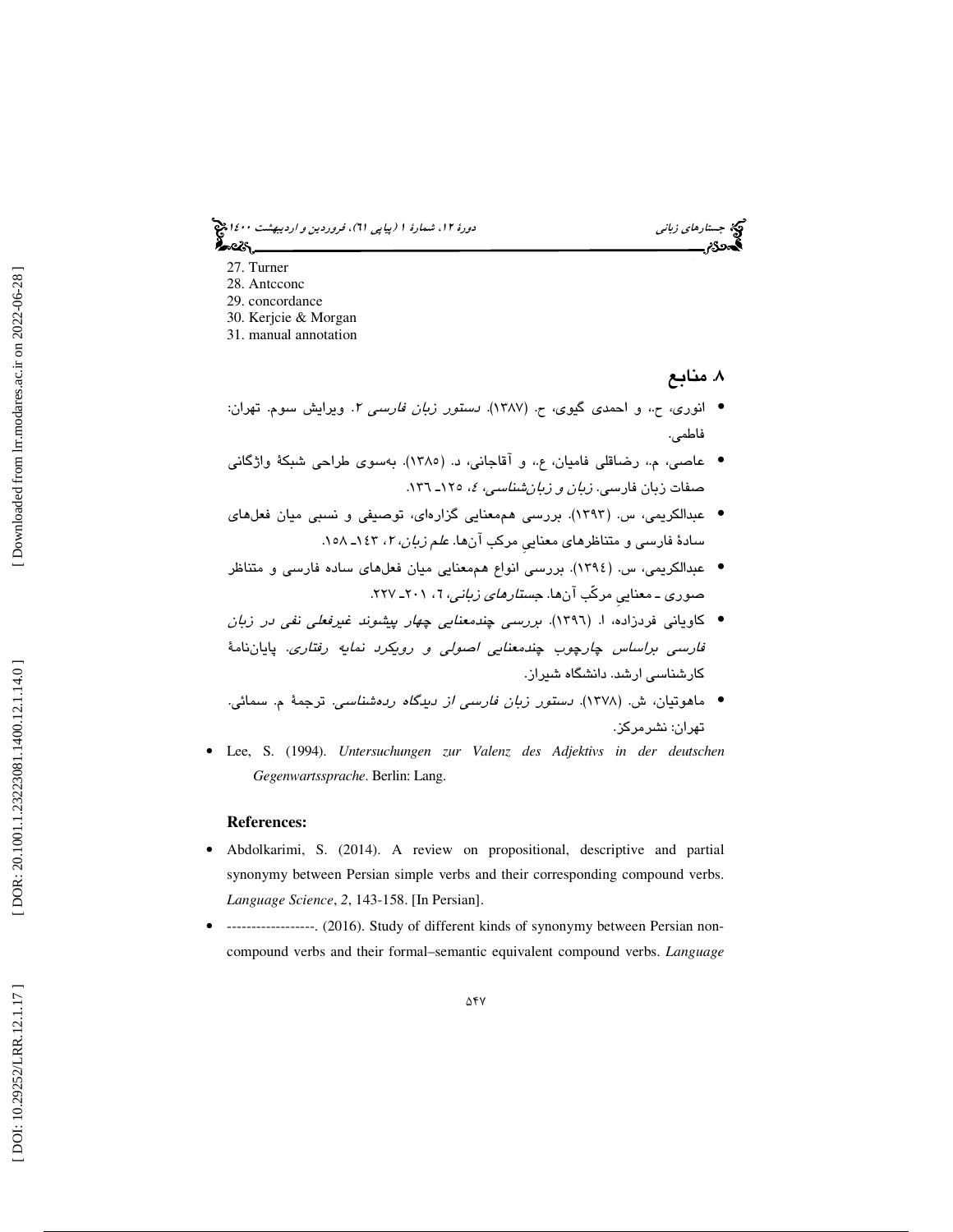## ۰cò.

مهرزاد منصوري و همكاران بررسي پيكرهبنياد همهعنايي...<br>**بررسي پيكرهبنياد همهمنايي...**<br>**بهدودم** بررسي

*Related Research*, *6*, 201-207. [In Persian].

- AleAhmad, A., Amiri, H., Darrudi, E., Rahgozar, M., & Oroumchian, F. (2009). Hamshahri: A standard Persian text collection. *Knowledge Based Systems*, *22* (5), 382-387.
- Anthony, L. (2011). AntConc (Version 3.2.2.1) [Computer Software]. Waseda University, Tokyo, Japan. Retrieved from. http://www.antlab.sci.waseda.ac.jp /antconc\_index.html.
- Anvari, H. & AhmadiGhivi, H. (2008). *Persian Grammar 2*. 3rd Edition. Tehran: Fatemi Publications. [In Persian].
- Assi, M., Gholifamian, A. R., & Aghajani, D. (2006). Towards building a word-net for Persian adjectives*. Language and Linguistics Journal*, *4*, 125-136. [In Persian].
- Atkins, B. T. S. (1987). Semantic ID-tags: Corpus Evidence for Dictionary Senses. *In Proceedings of the Third Annual Conference of the UW Centre for the New Oxford English Dictionary*. 17–36.
- Biber, D., Conrad, S., & Reppen, R. (1998). *Corpus linguistics: Investigating language structure and use*. Cambridge: Cambridge University Press.
- Brown, K., & Miller, J. (2013). *The Cambridge dictionary of linguistics*. New York: Cambridge University Press.
- Charles, W. G., & Miller, G. A. (1989). Contexts of antonymous adjectives. *Applied Psycholinguistics,* 3, 357–375.
- Croft, W. (2012). *Verbs: aspect and causal structure*. Oxford university press.
- Deese, J. (1964). The associative structure of some common English adjectives. *Journal of Verbal Learning and Verbal Behavior, 5*, 347-357.
- Divjak, D. (2010). *Structuring the lexicon: A clustered model for near-synonymy*. Berlin/New York: Walter de Gruyter GmbH & Co. KG.
- Divjak, D., & Gries, Th. (2006). Ways of trying in Russian: Clustering behavioral profiles. *Corpus Linguistics and Linguistic Theory*, *2* (1), 23-60.
- Dixon, R. W. (2004). *Adjective Classes in Typological Perspective*. In Dixon,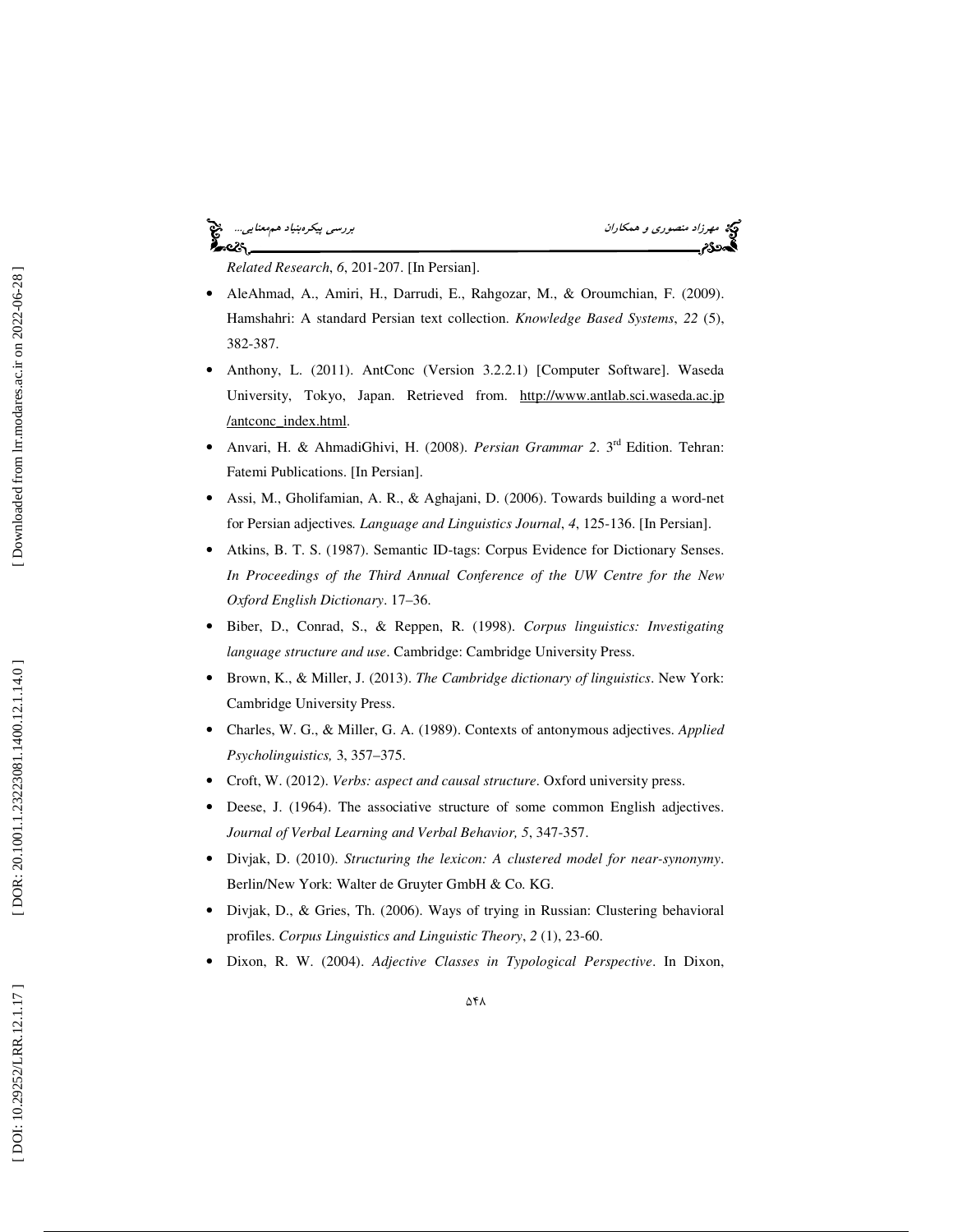# جستار*هاي زباني هي المرديبهشت 14*00 المرديبي في المرديب المرديبي المرديبهشت 1400 هجرا بعد المرديب المرديب

R.M.W., & Aikhenvald, A (eds.) Adjective Classes: A Cross linguistic Typology.

- Golshaie, R. (2016). A corpus study on identification and semantic classification of light verb constructions in Persian: the case of the light verb xordan 'to eat/ collide'. *Language Sciences*, *57*, 21-33.
- Gries, Th. S. (2010). Behavioral profiles: a fine-grained and quantitative approach in corpus-based lexical semantics. *The Mental Lexicon*, *5*, 323-346.
- Gries, Th. S., & Divjak, D. (2009). Behavioral profiles: a corpus-based approach to cognitive semantic analysis. *In New directions in Cognitive Linguistics.* Evans, V., & Pourcel, S (eds). 57–75.
- Gries, Th. S., & Otani, N. (2010). Behavioral profiles: A corpus-based perspective on synonymy and antonymy. *ICAME Journal*, *34*, 121- 150.
- Hanks, P. (1996). Contextual dependency and lexical sets. *International Journal of Corpus Linguistics* , *1* (1), 75–98.
- Jones, S., Paradis, C., Murphy, M. L., & Willners, C. (2007). Googling for opposites: a web-based study of antonym canonicity. Corpora, *2*, 129-154.
- Justeson J. S., & Kats, S. M. (1991). Co-occurrences of antonymous adjectives and their contexts. *Computational Linguistics* , *1* (1), 1–19.
- Kaviyani Fardzade, E. (2017). *An investigation of the polysemy of four negative non-verbal prefixes in Persian language according to Principled Polysemy Framework and Behavioral Profiles Approach*. Master thesis. Shiraz University. Shiraz. [In Persian].
- Krejcie, R. V., & Morgan, D. W. (1970). Determining sample size for research activities. *Educational and Psychological measurement*, *30*, 607-610.
- Kuznetsova, J. (2015). *Linguistics profiles*. Berlin/Boston: Walter de Gruyter. GmbH.
- Lakoff, G., & Turner, M. (1989). *More than cool reason: A field guide to poetic metaphor*. Chicago: University of Chicago Press.
- Lakoff, G. (1987). *Women, fire and dangerous things: What categories reveal about*

Downloaded from lrr.modares.ac.ir on 2022-06-28